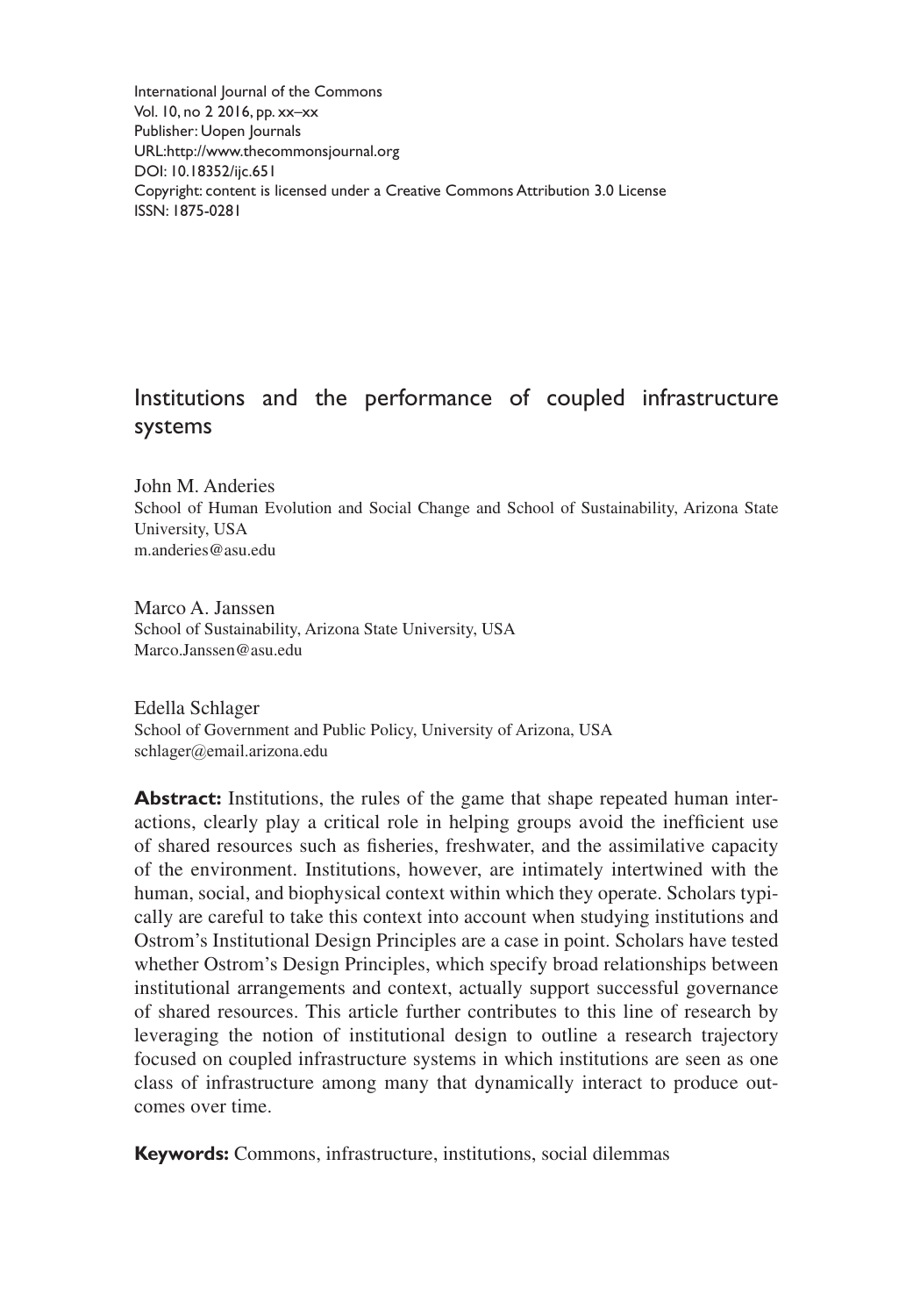**Acknowledgement:** We would like to thank an anonymous reviewer for very insightful remarks that significantly contributed to refining the direction of the paper and improving the presentation. Anderies and Janssen greatfully acknowledge financial support from the U.S. National Science Foundation grant GEO-1115054.

### 1. Introduction

Many challenging problems facing modern societies involve social dilemmas related to natural resource and environmental governance. As readers of this journal are well aware, there is a considerable body of scholarship focused on understanding what factors enable groups to solve social dilemmas and effectively govern shared resources. Solutions to social dilemmas involve addressing two related problems: (1) individuals in a group face choices in which the best outcome can only be achieved if the group coordinates their decisions to maximize the total group payoff and (2) there is no way to guarantee others will coordinate decisions for the benefit the group, so individuals face strong incentives to make a choice that is best for themselves but may have negative impacts on the group [\(Ostrom et](#page-20-0) al. 1994). Following [Hardin's \(1968\)](#page-20-1) seminal article on social dilemmas, the dominant theoretical discourse for the subsequent 20 years suggested that resolving social dilemmas requires the intervention of an exogenous governance body that either solves problem 2 by directly restricting choices of actors or solves problem 1 by establishing and enforcing property rights.

While effective in particular situations, top-down regulation or propertyrights-based policy interventions have frequently demonstrated that the devil is in the practical implementation details. Critiques of these policy responses often describe specific circumstances related to local context that either enabled or prevented their success [\(Von Weizsaecker et](#page-21-0) al. 2005; [Acheson 2006](#page-19-0); [Clark 2006\)](#page-19-1). This experience suggests that focusing attention on governance without considering the system in which it is embedded, in its entirety, will be misleading. As a result, principles of good governance derived from relatively context-free, general theory will be of little use in practice. Ostrom referred to this mismatch between a few general policy prescriptions and the huge diversity of local contexts as the problem of panacea thinking and called for academics and practitioners alike to move beyond it [\(Ostrom et](#page-20-2) al. 2007; [Ostrom 2010](#page-20-3)).

Ostrom's call, however, presents us with a dilemma. A significant body of empirical research provides us with many case studies in which communities have successfully solved social dilemmas in a wide variety of common pool resource (CPR) contexts using a wide variety of institutional arrangements. Although these studies provide important insights about interdependencies between governance arrangements and context, they also challenge us to make sense of the variation in the data. On the one hand, we claim that simple panacea solutions based on general, context free theories are bound to fail. On the other, can it be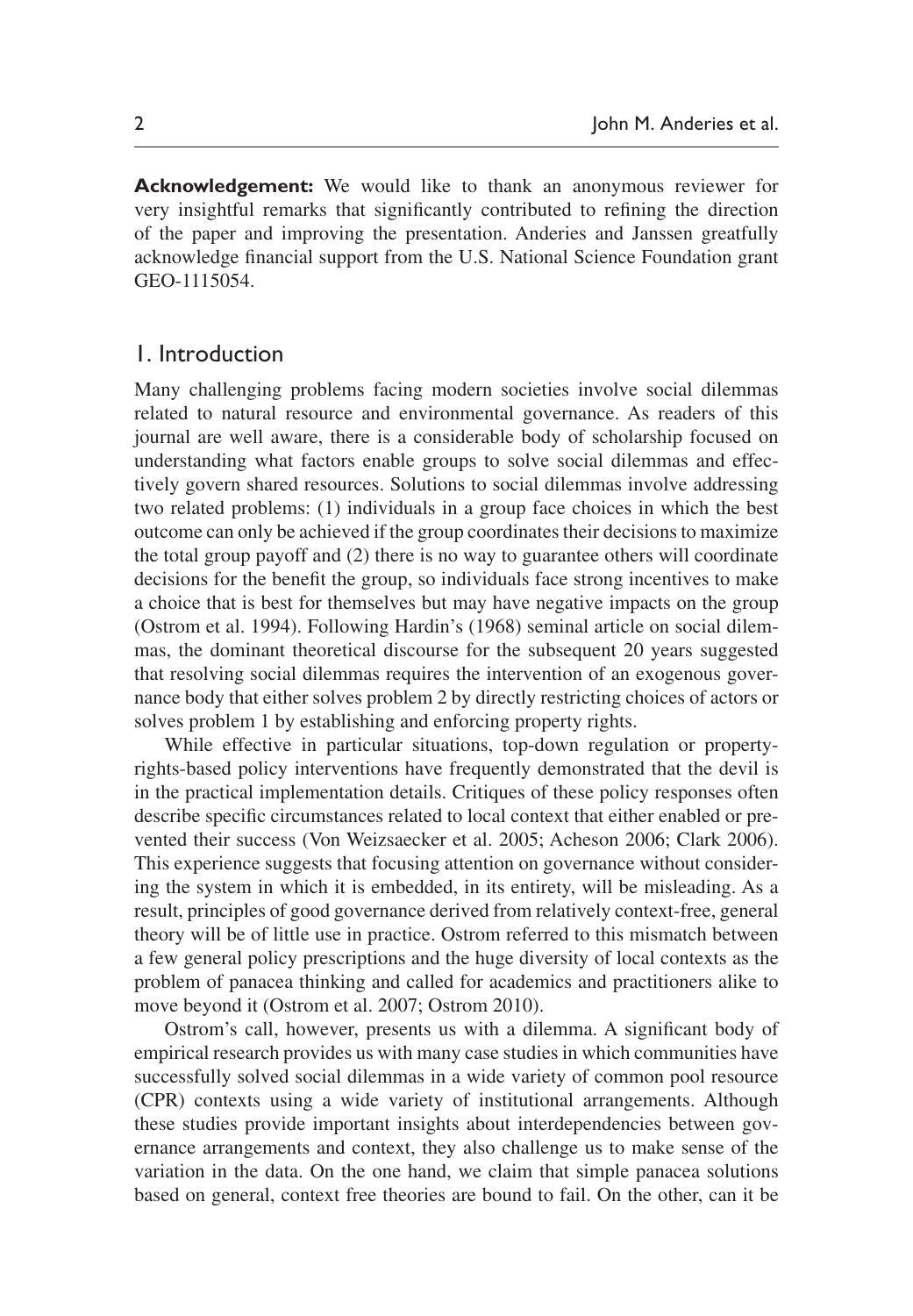that each social-ecological context requires its own fine-tuned set of institutional arrangements? Can such fine tuning only be achieved through relatively longterm, dynamic co-evolutionary processes of the kind associated with examples of long-lived CPR systems? Can we identify robust empirical patterns across highly variable, detailed case studies that are useful for the analysis of modern policy problems? A key challenge scholars face in addressing these questions is to identify meaningful, generalizable structure within the entire range of endogenously generated and enforced institutional arrangements capable of governing shared resources.

Our goal with this paper is to explore how we might leverage ideas from institutional analysis and systems science to contribute to our capacity to meet this challenge. Specifically we build on a long tradition of research at the intersection of social and natural sciences that began with the development of the IAD Framework more than three decades ago [\(Kiser and Ostrom 1982\)](#page-20-4) followed by the development of the notion of "social-ecological systems" (SESs) [\(Berkes and](#page-19-2) [Folke 1998\)](#page-19-2) through collaborations between ecologists and a range of social scientists in the resilience community. Based on this early work, [Anderies et](#page-19-3) al. (2004) subsequently developed a framework to aid in studying how the links between institutions, governance, and ecological systems impact the capacity SESs to cope with uncertainty and change. These ideas were then further developed in three iterations by [Ostrom \(2007\)](#page-20-2), Poteete et [al. \(2010\),](#page-21-1) and [Ostrom \(2009\)](#page-20-5) into the so-called "SES Framework" designed to facilitate interdisciplinary research. It is important to emphasize that we are not proposing yet another framework. Our goal is to re-conceptualize and refine ideas around the existing IAD ([Kiser and](#page-20-4) [Ostrom 1982\)](#page-20-4), Robustness of SES [\(Anderies et](#page-19-4) al. 2004) and SES [\(Ostrom 2009\)](#page-20-5) Frameworks to increase our capacity to study the interdependencies between social, natural, technological, economic, and institutional processes that codetermine outcomes in SESs.

## 2. Outlining the research challenge

We have opened by suggesting that attempts to identify robust patterns related to *good governance* or *effective institutional arrangements* across different contexts is difficult because their function is so intimately connected to the socialecological context in which they operate. We may, however, be able to identify patterns regarding how *combinations of various system components*, e.g. belief systems, built and natural environments, institutional arrangements, and value systems generate different outcomes. To do this, we must identify an appropriate unit of analysis and develop an associated set of methods. We suggest that an appropriate unit of analysis is the "Coupled Infrastructure System" (CIS). A key point to emphasize is that a powerful theoretical framework exists in the Institutional Analysis and Development (IAD) framework and its various extensions. As Poteete et [al. \(2010\)](#page-21-1) suggest, we as a research community must continue to work together to develop conceptualizations, models, theories, tools, and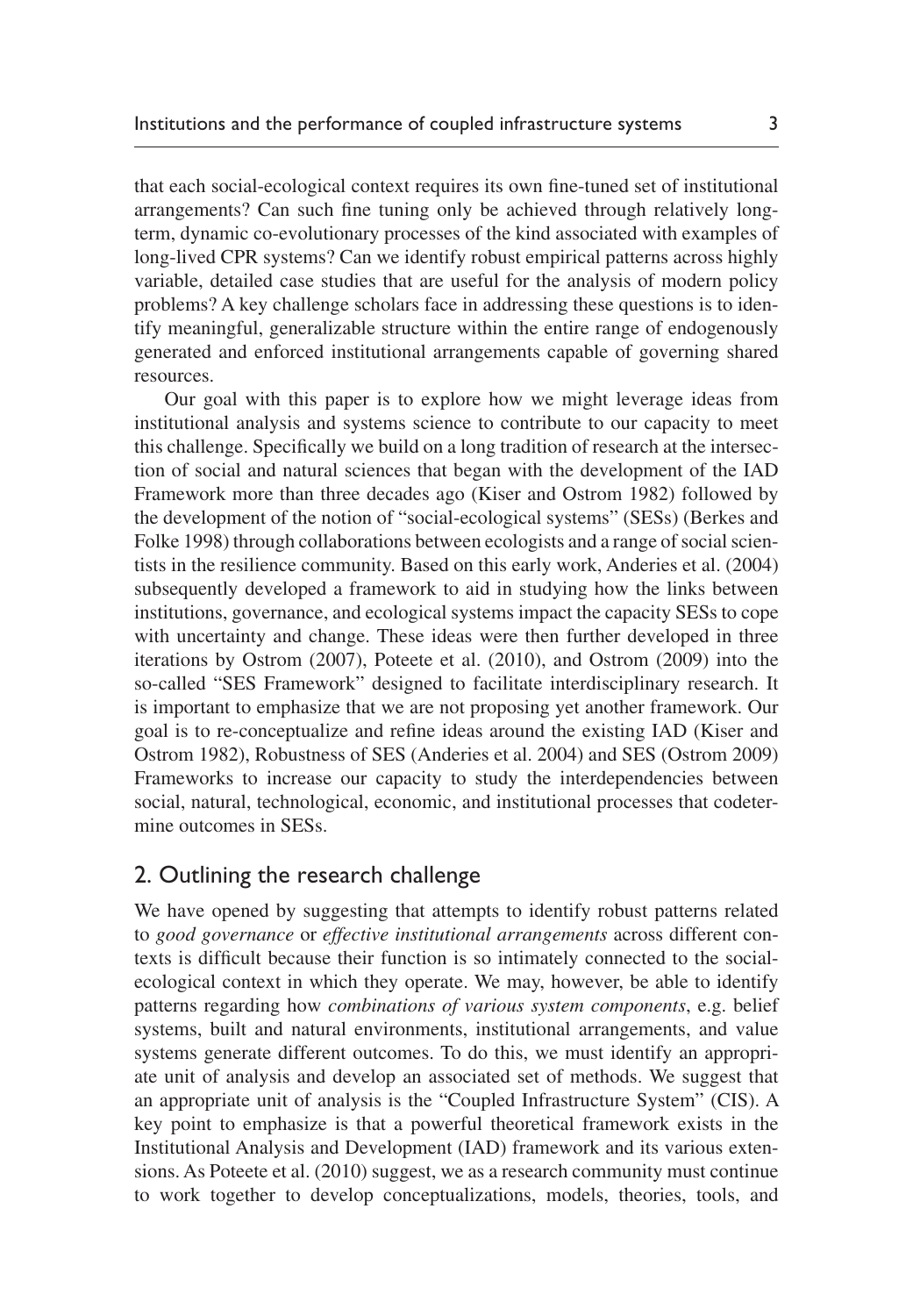methods to actualize these existing theoretical frameworks to build systematic, empirically-based theories of social dilemmas related to the environment. Since the publication of [Anderies et](#page-19-4) al. (2004), we have worked to integrate concepts from institutional analysis with concepts such as resilience, robustness, and nonlinear dynamics from ecology, economics, systems science, and engineering. In [Anderies et](#page-19-4) al. (2004), we used the term public infrastructure to describe the physical infrastructure and public services required to manage the use and maintain the functioning of shared resources. The analytical unit of Coupled Infrastructure Systems extends the notion of infrastructure to various other system components which allows scholars to then focus on the feedback effects generated by linked infrastructures. In other words, dynamics are brought to the forefront. In the remainder of this section, we discuss methodological challenges through reflections on our efforts to empirically test Ostrom's Institutional Design Principles represented by the papers in this special issue. We then turn our attention to detailing how the notion of CISs maps onto existing frameworks and provides additional analytical richness for the study of the commons.

The commons research community has come a considerable distance in identifying and characterizing structure in the wide variety of institutional arrangements that have been observed in practice. With "institutional arrangements" we refer to clusters of rules, assembled from any number of individual rules based on building blocks from seven rule classes [\(Ostrom et](#page-20-0) al. 1994) that specify what actions are allowed or required, what information is accessible, and how costs and benefits are attached to actions and outcomes. A moment's reflection will reveal the challenge in identifying structure in such clusters of rules: the diversity of possible viable institutional arrangements for any given CPR dilemma is enormous, a point to which we will return below. Nonetheless, commons scholars have made a huge effort through their systematic comparison of hundreds of case studies from irrigation, forestry, fisheries, and ground water systems to give some meaningful structure to the enormous variation in institutional arrangements possible in theory and observed in practice. Ostrom developed 8 *Design Principles*, familiar to readers of this journal, that describe broad features (i.e. structure) of rule clusters associated with successful CPR governance regimes and, thus, form a general basis for assembling rule clusters (i.e. *designing* institutions) capable of helping solve social dilemmas in CPR contexts. Ostrom later regretted using the term Design Principles (DPs) since they were more patterns or hypotheses emerging from case studies rather than blueprints for how to govern the commons [\(Ostrom et](#page-20-2) al. 2007). Nonetheless, the DPs do represent a generalizable structure of institutions.

Ultimately, building a stronger empirical and theoretical basis for the Design Principles will be required to demonstrate their value. This requires the development and use of a systematic, robustly replicable methodology for case study analysis. It turns out that this is a difficult task for both practical and theoretical reasons. The foremost practical constraint is the magnitude of the task of systematically extracting data from many cases of social-ecological systems. Ideally, the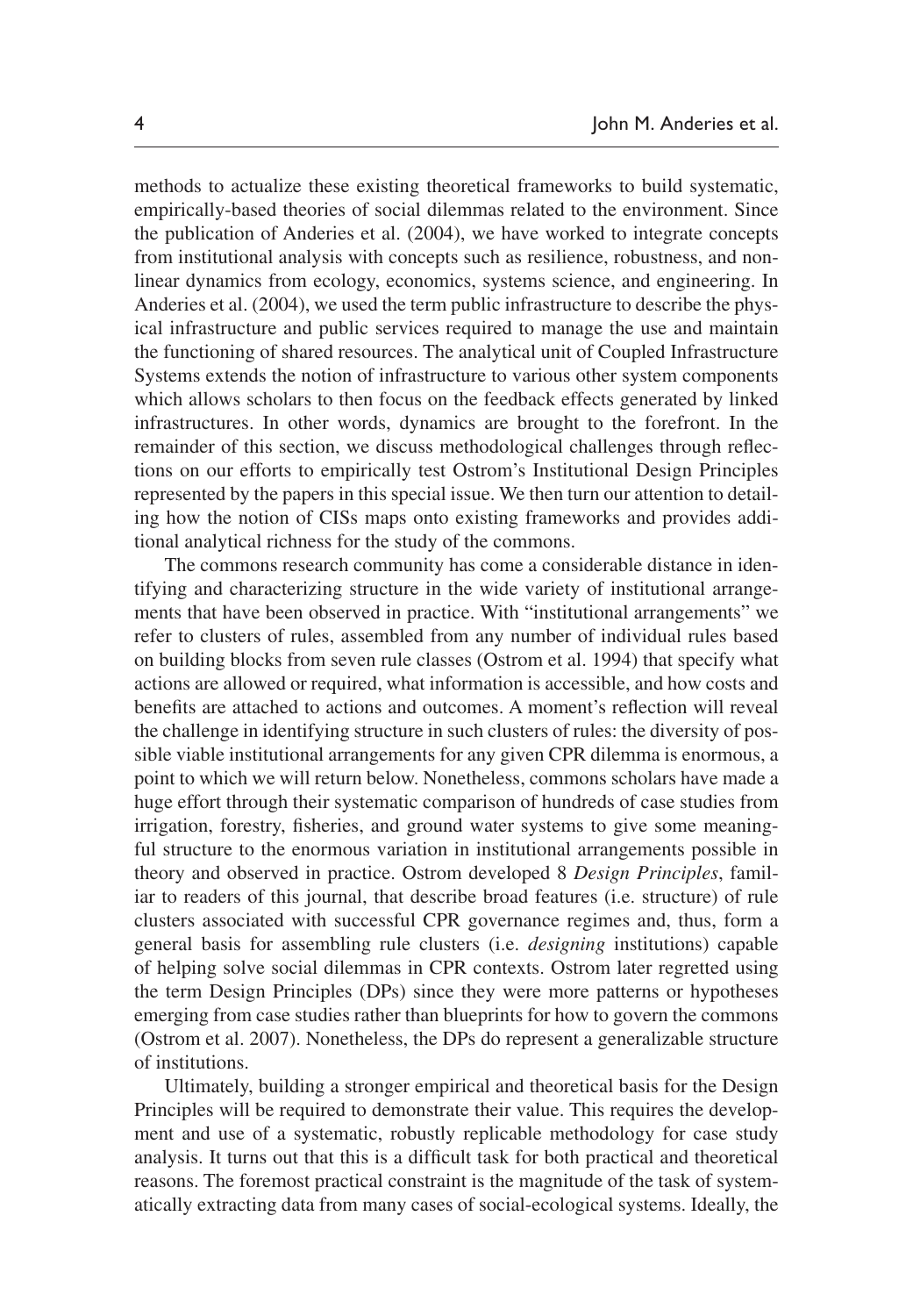same data would be collected with the same protocol in many study sites around the world for many years. Such an endeavor would be very costly and would be unlikely to attract long term funding (but see [Wollenberg et](#page-21-2) al. 2007). Besides the International Forestry Resources and Institutions project, a major undertaking that focused on forests, there are few examples of large scale, long term primary data collection (see [Poteete et](#page-21-1) al.  $2010$ , for further discussion).<sup>1</sup> In reality, most of the analysis of case studies depends on the extraction of data from secondary sources generated by scholars who collected data using different protocols to address different research questions. This makes it difficult to reconcile and compare data drawn from different secondary sources.

Second is the challenge of developing a robustly replicable methodology to "code" the cases. As Ratajczyk et al. (2016, this issue) discuss, the coding of qualitative data requires multiple coders who systematically apply a coding protocol and discuss their results to resolve different interpretations of the qualitative information. Given these challenges, it is not surprising that beyond Ostrom's large-N comparative analysis conducted to develop the Design Principles, there have been very few studies that systematically test the design principles 'out of sample'. There are several interesting examples in which scholars search for the occurrence of particular instantiations of the Design Principles in particular contexts such as irrigation in Nepal [\(Ostrom and Benjamin 1993](#page-20-6)), agro-pastoralism in Tanzania [\(Quinn et](#page-21-3) al. 2007), and forestry cooperatives in Peru [\(Morrow and](#page-20-7) [Hull 1996](#page-20-7)). The conclusions that can be drawn from such studies are typically limited to demonstrating that some subset of the design principles is present and that one or two of those present seemed to have contributed to better governance in a particular situation under investigation by the authors.

Finally, supposing that the problems of reconciling data from different secondary sources and applying a coding protocol in a robustly replicable way were solved, we are left with the challenge of analyzing the data. Even if we limit the coding to presence or absence of the 8 design principles, this allows for 256 possible institutional configurations. Further, we must account for the fact that each of these 256 possible configurations may produce different outcomes depending on the context in which they operate. A useful analogy between how genes and gene regulatory networks guide organism development and how the DPs (a very simple "genetic" code for CISs) and networks of social and technological infrastructure impact social forms is informative. The analogy suggests that a systematic, long term research program is needed to fully explore the roles and impacts of the DPs on CISs.

The work of Baggio et al. (2016) and Barnett et al. (2016) in this special issue is a first step in attempting to understand how institutional configurations may produce different outcomes depending on the context in which they operate. As we might expect, just as we now know with genes, the Design Principles do not

<sup>1</sup> For details on the International Forestry Resources and Institutions project see [http://www.ifrire](http://www.ifriresearch.net)[search.net](http://www.ifriresearch.net)/.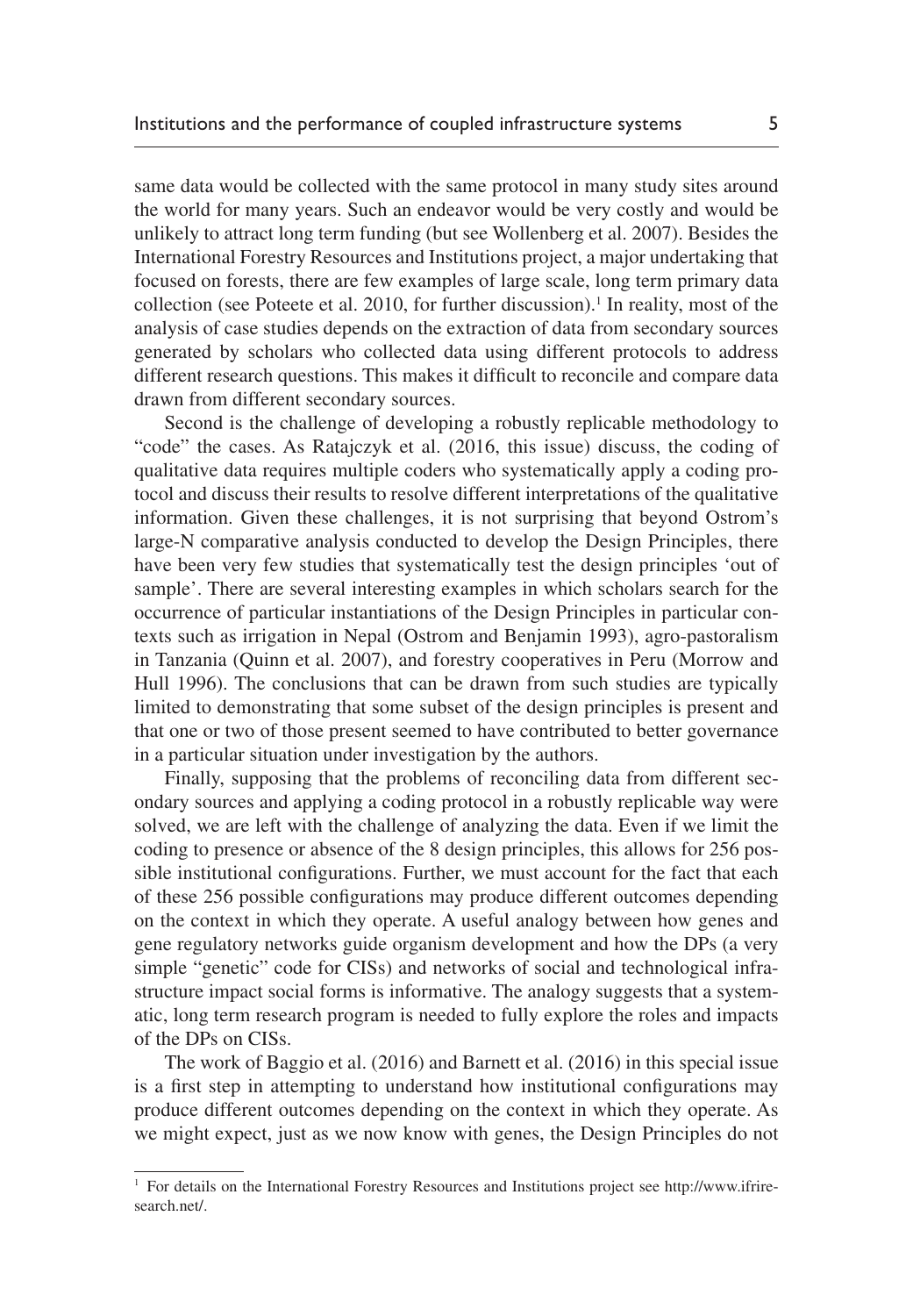operate individually. Rather, they co-occur in particular patterns, and those configurations depend on the social and biophysical context. It is important to note that Ostrom's IAD framework defined the context as "external variables" that are held fixed for analysis. This is appropriate for analysis of short-term system performance. However, with the increasing focus on understanding the robustness and resilience of interactions between social and biophysical systems, contextual variables should be viewed as part of a complex adaptive system in which institutional arrangements, social, and biophysical components co-determine one another and coevolve over time. If our interest is in the design of systems that are robust and resilient, we need to take into account the structure and dynamics of all the attributes of the system in which institutional arrangements are endogenously determined. We can't view institutional arrangements as causal factors in isolation.

The collaborative project reported on in this special issue and our own work on irrigation systems ([Anderies and Janssen 2013;](#page-19-3) [Janssen and Anderies 2013\)](#page-20-8) provides some insights for what an approach to study the structure and dynamics of systems involving shared resource governance might look like. Our basic premise is that the system of interest is best viewed as a set of dynamically interacting infrastructure classes in which institutions are viewed as one particular class. As a result, "governance" is seen not as something we *do*, but rather as an *emergent feature* of a *coupled infrastructure system*. This paper complements the other papers that have taken steps to grapple with the data and coding problems inherent to studying the commons (Ratajczyk et al. 2016) and uncover richer structure in institutional arrangements (Baggio et al. 2016) by extending existing frameworks to enable us to better understand the dynamic interplay between institutional structure and context. In the remainder of the paper, we flesh out both the rationale for and details of the proposed extensions.

## 3. Studying the commons through an infrastructure lens

While the IAD framework has been in use for over 30 years [e.g. at least since [Kiser and Ostrom \(1982\)](#page-20-4)] and is probably the most commonly-used framework for thinking about institutions in social-ecological systems, there remains significant variation in how it is applied in practice. The need for continued clarification and sharpening of the framework is evidenced in Ostrom's own writing. As part of a special feature in the *Policy Studies Journal* on applications of the IAD framework, Ostrom clarified the intellectual basis of the IAD and "discuss[ed] how and why the framework itself has changed over time" [\(Ostrom 2011,](#page-20-9) 7). The papers presented in this special feature can be seen as clarifying the way different elements that constitute the action situation, a core component of the IAD, intermingle to produce outcomes in social-ecological systems.

In the same way that the IAD framework has evolved over time based on feedback from its users, we suggest further extensions of the Robustness Framework, which is grounded in the IAD [\(Anderies et](#page-19-4) al. 2004; [Ostrom 2009](#page-20-5)). We suggest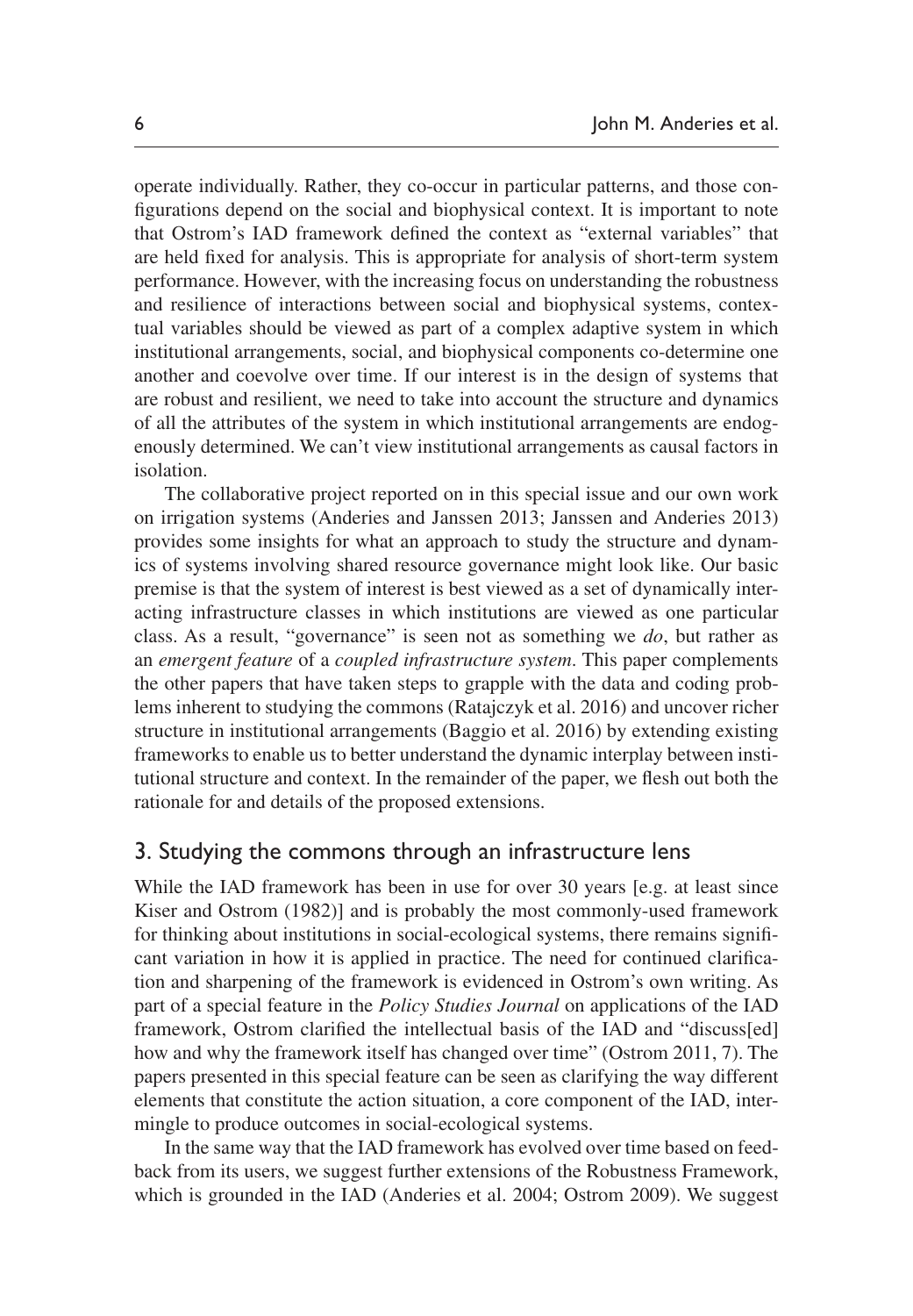these extensions based on our long-term collaboration with Ostrom on developing methods for studying the evolution of action situations over time which she saw as a key future challenge ([Ostrom 2011\)](#page-20-9). Collective action problems related to the creation and maintenance of infrastructure and the distributions of the outputs it generates are a central focus of analysis. In [Anderies et](#page-19-4) al. (2004) we used shared infrastructure as a common feature of social ecological systems, building on Ostrom's research on small-scale irrigation systems. The key elements of our extensions focus on thinking in terms of *infrastructure* and reemphasizing the importance of *feedbacks in systems*.

#### **3.1. Why think in terms of infrastructure and systems?**

We are certainly not the first authors to advocate the importance of thinking in terms of infrastructure. In fact, there seems to be a recent movement in both academic (e.g. [Frischmann 2005,](#page-20-10) [2012\)](#page-20-11) and applied policy contexts (e.g. [United](#page-21-4) [Nations 2016\)](#page-21-4) recognizing the importance of the concept of infrastructure. This movement reconceptualizes and applies notions of infrastructure beyond its traditional interpretations. [Frischmann \(2005\),](#page-20-10) for example, refers to "nontraditional infrastructure", e.g. environmental and intellectual infrastructure while the Habitat III Zero Draft Outcome Document for the Third United Nations Conference on Housing and Sustainable Urban Development refers to cultural and social infrastructures alongside more traditional transportation and sanitation infrastructures.

This recent work analyzes the ways in which the special nature of infrastructure affects both how it is provided and its impact on economic activities. For example, Frischmann builds on the idea that some resources are "inherently public" [\(Rose 1986](#page-21-5)) and develops a model of infrastructure that he uses to articulate why certain resources he classifies as nontraditional infrastructure ought to be managed in an "...openly accessible manner" ([Frischmann 2005](#page-20-10), 929). Essential to this argument is thinking carefully about the many ways infrastructure generates difficult-to-observe spillovers that, in turn, generate value for society. Not considering these values may distort institutional analysis by placing too much emphasis on the problem of providing infrastructure and allowances for suppliers to capture the benefits of infrastructure while neglecting the importance of demand for the many values infrastructures may provide. It follows, then, that we must be clear about the nature of *infrastructure* itself which, as evidenced by [Frischmann's \(2012\)](#page-20-11) volume on the subject, is a challenging task. Infrastructure is defined by at least three key characteristics:

- (i) an "infrastructure" is a coherent structure of any kind, e.g. genomes, legal systems, roads and bridges, knowledge and value systems, buildings, electrical power grids, and ecosystems that can manipulate mass, energy, and information flows,
- (ii) different classes of infrastructure can combined *to provide affordances to produce a variety of mass and information flows we value*, and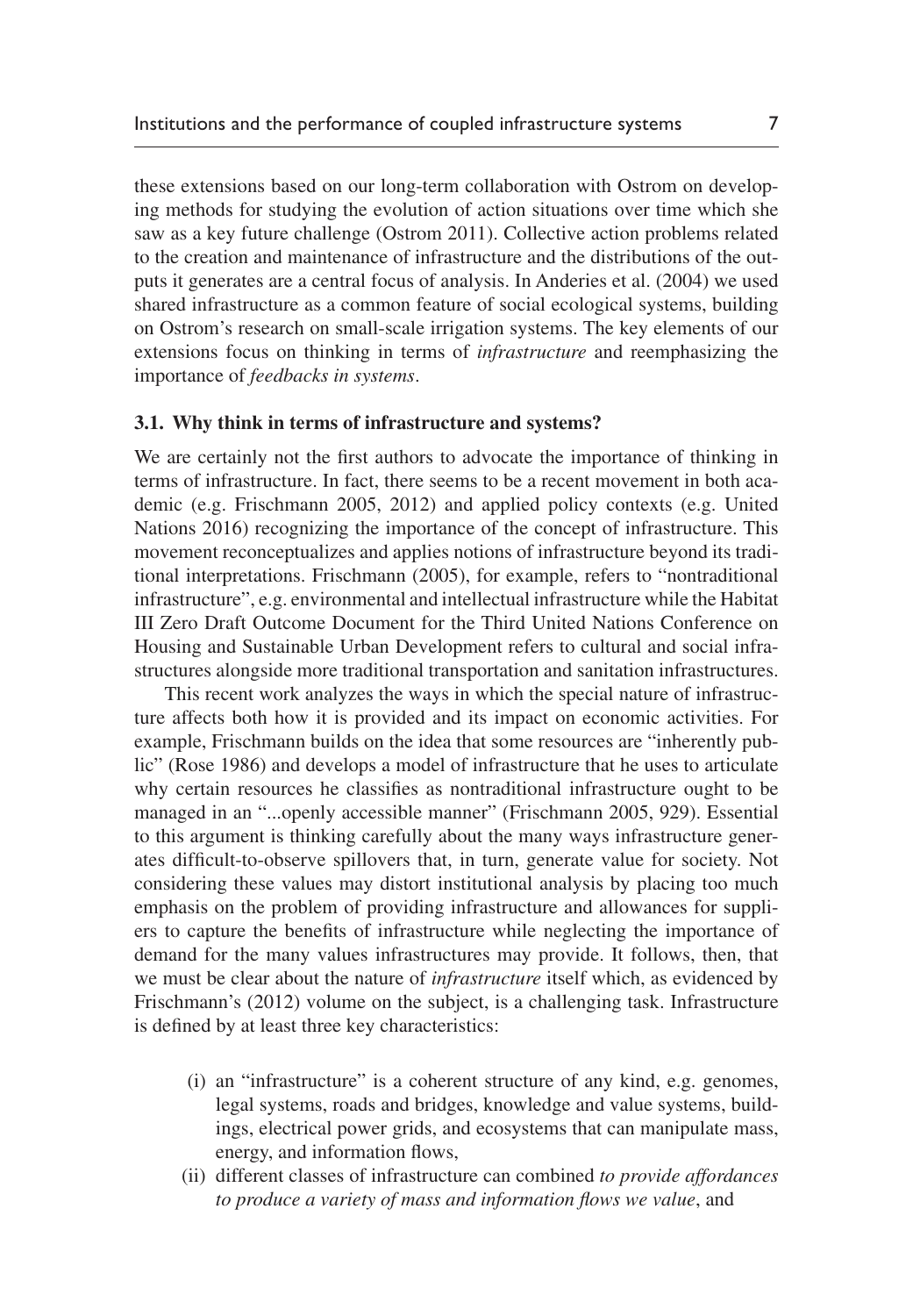(iii) infrastructure requires investment, i.e. entails an opportunity cost, to produce or maintain. That is, there is a fundamental trade-off between consuming valued flows in the present or directing them toward creating and maintaining infrastructure to produce future flows.

While few would dispute these definitions, they are not sufficient to distinguish *infrastructure* from what economists have long referred to as *capital*. The difference between the terms is a matter of customary usage where the terms capital or infrastructure conjure notions of private or shared (partially non-rival) goods, or smaller or larger scales, respectively. Other factors that may distinguish infrastructure is that it is somehow *foundational*, valued mainly as an input contributing to multiple outputs [captured in (ii)]. Distinctions between these terms are difficult to maintain under careful scrutiny. Although we are deeply interested in *public (or shared) infrastructure* and the challenges of producing and maintaining it, the work presented here emphasizes the *foundational* aspect of infrastructure in our use of the term.

Like Frischmann, our interest in infrastructure is motivated by how it functions in structuring social and economic processes in ways that can be very difficult to observe or quantify. While Frischmann focuses on how managing certain classes of partially non-rivalrous infrastructures as open access will generate positive spillovers that benefit society, our interest lies in how such inherent spillovers affect how different classes of infrastructure interact to produce *dynamics* at the *system level*. Specifically, our work on irrigation systems and other types of social-ecological systems (such as reported in this special issue) has led us to recognize that technology, environment, rules, norms, beliefs, and social bonds are intimately intertwined through "spill-overs" that are difficult to detect. Thus when we consider investments in particular classes of infrastructure (e.g. "environmental policy" is an investment in institutional infrastructure) we must be mindful of these hidden connections that are inherent to infrastructure. As a result, we suggest that the notion of "Coupled Infrastructure Systems" and the perspective it evokes is more appropriate than the term "Social-Ecological Systems". The latter implies there are two distinct domains, the social and the ecological, that operate by their own logic. Each system logic can be understood in relative isolation and the interactions between the two domains can be identified, studied, and manipulated. The term *coupled infrastructure system* (CIS), on the other hand, suggests that the basic building blocks of all systems in which humans interact with one another and their environment (both built and natural) are classes of *functional* infrastructures and that distinctions between "social", "ecological", "natural" and "built" environments are artificial and can be misleading. The logic of these infrastructures cannot be understood in isolation and all relevant linkages between them cannot be identified.

The 5 main types of infrastructure that constitute CISs are: (1) hard infrastructure which is human-made structures such as roads, irrigation systems, and nuclear power stations (cf. [Frischmann 2005](#page-20-10), "traditional infrastructure"); (2) soft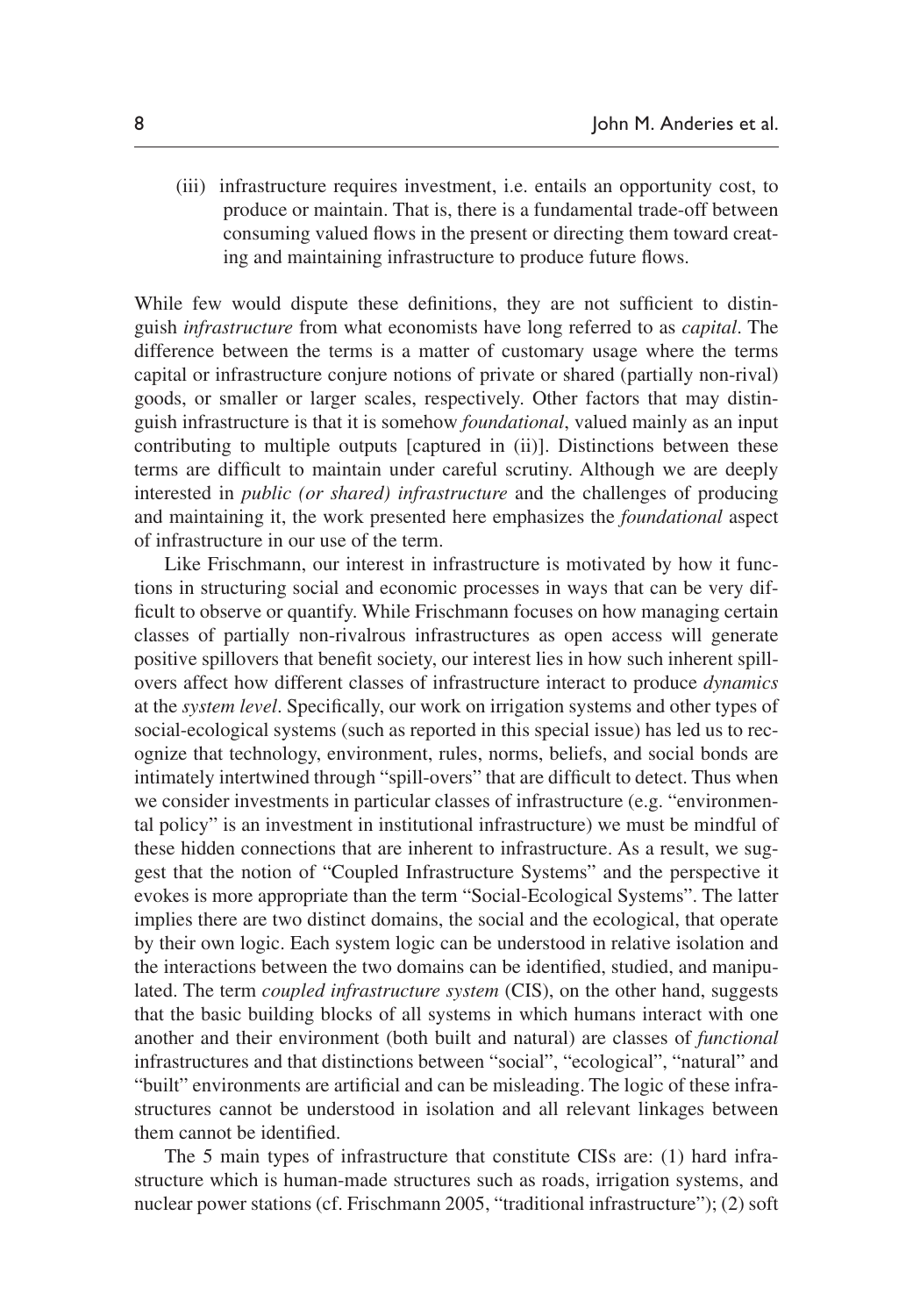infrastructure which are collections of human-made "instructions" for using other types of infrastructure such as institutional arrangements and decision making processes (cf. [Frischmann 2005,](#page-20-10) "intellectual infrastructure"); (3) natural infrastructure which is hard infrastructure that is not human-made but is critical for society, such as wetlands for absorbing and filtering water (cf. [Frischmann 2005](#page-20-10), "environmental infrastructure"); (4) human infrastructure which refers to knowledge (often referred to as "knowledge capital" in economics, cf. [Frischmann](#page-20-10) [2005,](#page-20-10) "intellectual infrastructure"); and (5) social infrastructure which refers to the relationships we have with others.

In point (ii), our use of the term "affordance", with which we refer to the possible outcomes that are accessible to individuals, independent of an individual's ability to perceive this possibility, is a very deliberate reference to the "configural" nature of CISs and is consistent with Frischmann's demand side theory of infrastructure: value is derived from downstream activities to which infrastructure is an input. We take this one step further by suggesting that generating value requires *multiple infrastructures* as inputs. For example, a tree does not produce wood for building materials. It does, however, provide an *affordance* for producing building material to a skilled person with an axe and a kiln to dry the wood. Computer hardware is useless without software. The hardware provides only an affordance for computational capacity. Likewise, the capacity of roads to provide transportation opportunities is limited without institutional arrangements for the use of the road. The work in this special issue focuses on how natural (ecosystems), hard human-made (technology), and soft human-made (institutions) infrastructures interact to produce outcomes in social dilemmas related to public good provision and resource governance.

In the remainder of this paper, we argue that the notion CISs can be used to extend the IAD and Robustness Frameworks to (1) provide a systematic way of thinking that focuses on how these different infrastructures interact in terms of the functions they provide that avoids artificial and potentially misleading distinctions between various system elements, and (2) recognize and clarify the "configural" nature of systems, i.e. a minimal set of infrastructure classes is required before interesting higher-level organizational patterns emerge (i.e. well-being, communities, societies, etc.). When thinking in terms of CISs, the question is not "what is the right policy or set of institutions for a particular problem or context?" but, rather, "what infrastructures can we influence that might nudge a system to evolve toward a robust configuration that produces mass and information flows valued by society?". Put simply, CISs, as technologies in the broadest sense, come in bundles and require holistic design that embraces both consciously-designed and self-organizing components.

#### **3.2. CISs and the IAD and robustness frameworks**

We are now in a position to apply the notions of infrastructure and CISs to existing frameworks. We emphasize that we are extending existing frameworks rather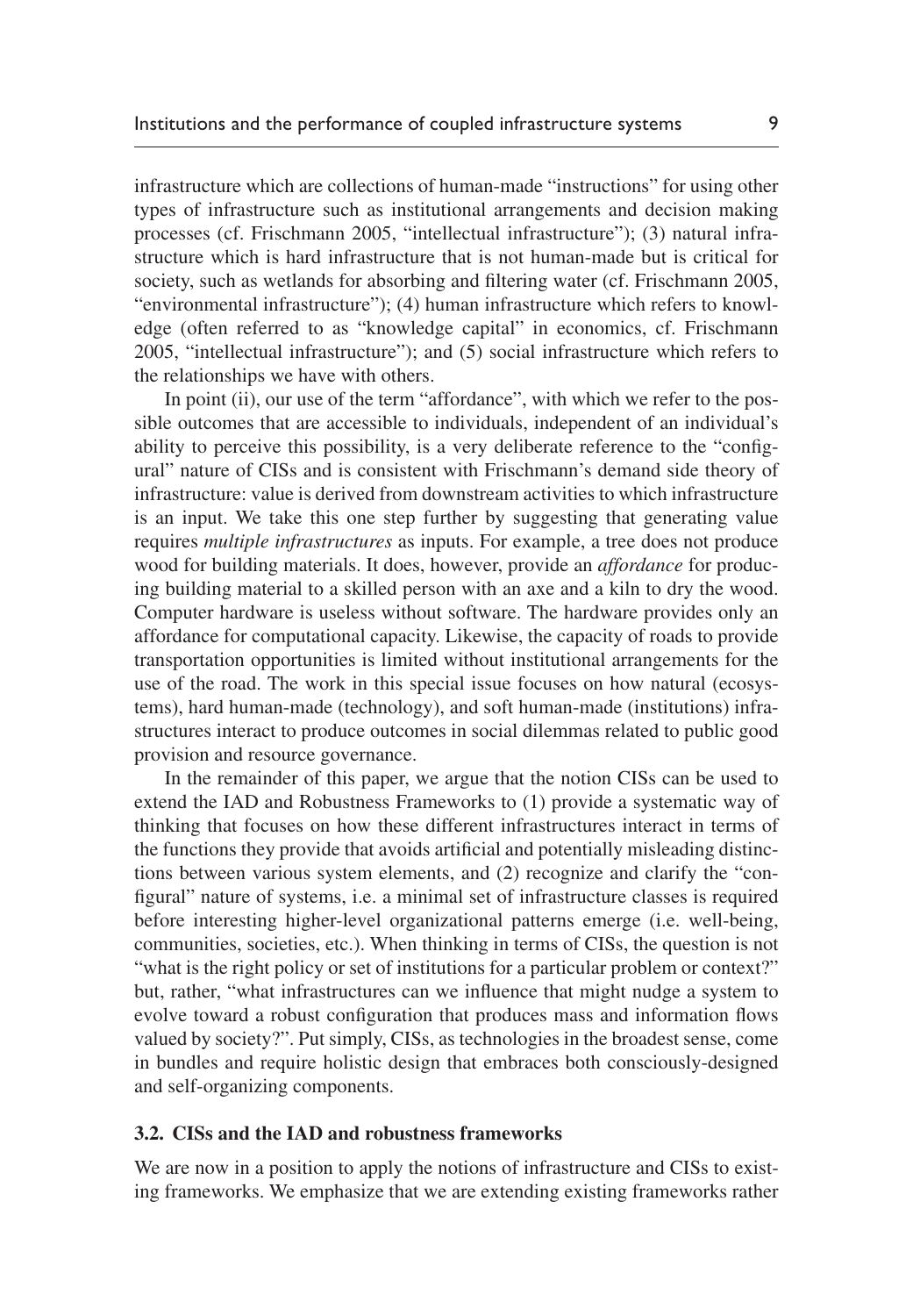than introducing a new "CIS framework" out of the blue for two reasons: (1) we are hesitant to introduce yet another framework into an already crowded field, and, more importantly, (2) the elements of a CIS as we just described do not constitute a framework in the strict Ostrom sense of the word which "...identif[ies] the elements and general relationships among these elements that one needs to consider for institutional analysis and........provide[s] a general set of variables that can be used to analyze all types of institutional arrangements." ([Ostrom](#page-20-9) [2011](#page-20-9), 8). Rather, the notion of a CIS redefines the basic unit of analysis to which institutional analysis is applied and emphasizes the importance of the special characteristics of infrastructure to understanding most problems of interest to scholars of *governance of shared assets in multi-agent systems*. By way of comparison, the "SES" which is the unit of analysis in what has come to be known as the "SES Framework" is not the same as the framework itself.2 SESs are special cases of CIS in which the importance of some classes of infrastructure (e.g. natural infrastructure) are assumed to be more important (or of interest) than others (e.g. built infrastructure). Our emphasis on the special features of infrastructure begins to flow into the realm of *theory* as relations among subsets of concepts and variables are explored and explained. We can easily apply any of the existing, intimately related, IAD ([Kiser and Ostrom 1982\)](#page-20-4), Robustness ([Anderies et](#page-19-4) al. [2004\)](#page-19-4), "Multitier" [\(Ostrom 2007\)](#page-20-2), and "General Sustainability" [\(Ostrom 2009\)](#page-20-5) frameworks using the CIS unit of analysis to enrich their capacity to "..organize diagnostic and prescriptive inquiry." [\(Ostrom 2011](#page-20-9)). We will illustrate this point using the IAD and Robustness Frameworks as examples.

Because the IAD Framework grew out of the political science and policy analysis scholarly traditions its development and use has generally focused on the social and institutional domain. For example, the core conceptual unit of the IAD is the *action situation* [\(Figure 1](#page-10-0)) "....that can be utilized to describe, analyze, predict, and explain behavior within institutional arrangements." ([Ostrom 2011](#page-20-9), 11). Likewise, while reflecting on the background of the IAD, Ostrom makes the intended application of the IAD explicit in her remark that the "framework can be applied to a variety of important policy questions." [\(Ostrom 2011,](#page-20-9) 7). Ostrom notes that because of its social science origins, scholars have "...frequently focused on the working parts of the situation itself rather than on the factors underlying any particular action situation." [\(Ostrom 2011](#page-20-9), 21) and goes on to suggest the need for a better understanding of the factors that structure action situations and how action situations evolve over time through changing perceptions induced by recursive interactions. These issues motivated the development of the more general SES and Robustness frameworks and, in turn, the extensions we present here.

<sup>&</sup>lt;sup>2</sup> The actual name of the "SES Framework" is the "Framework for Analyzing Sustainability" (cf. title of [Ostrom 2009\)](#page-20-5). Ostrom has previously referred to the same framework as a "multitier framework to analyze SESs" [\(Ostrom 2007\)](#page-20-2). Contraction of such names, as a by product of scientific communities of practice, to "SES Framework" is problematic as terms have specific connotations within those communities that do not translate will into other communities.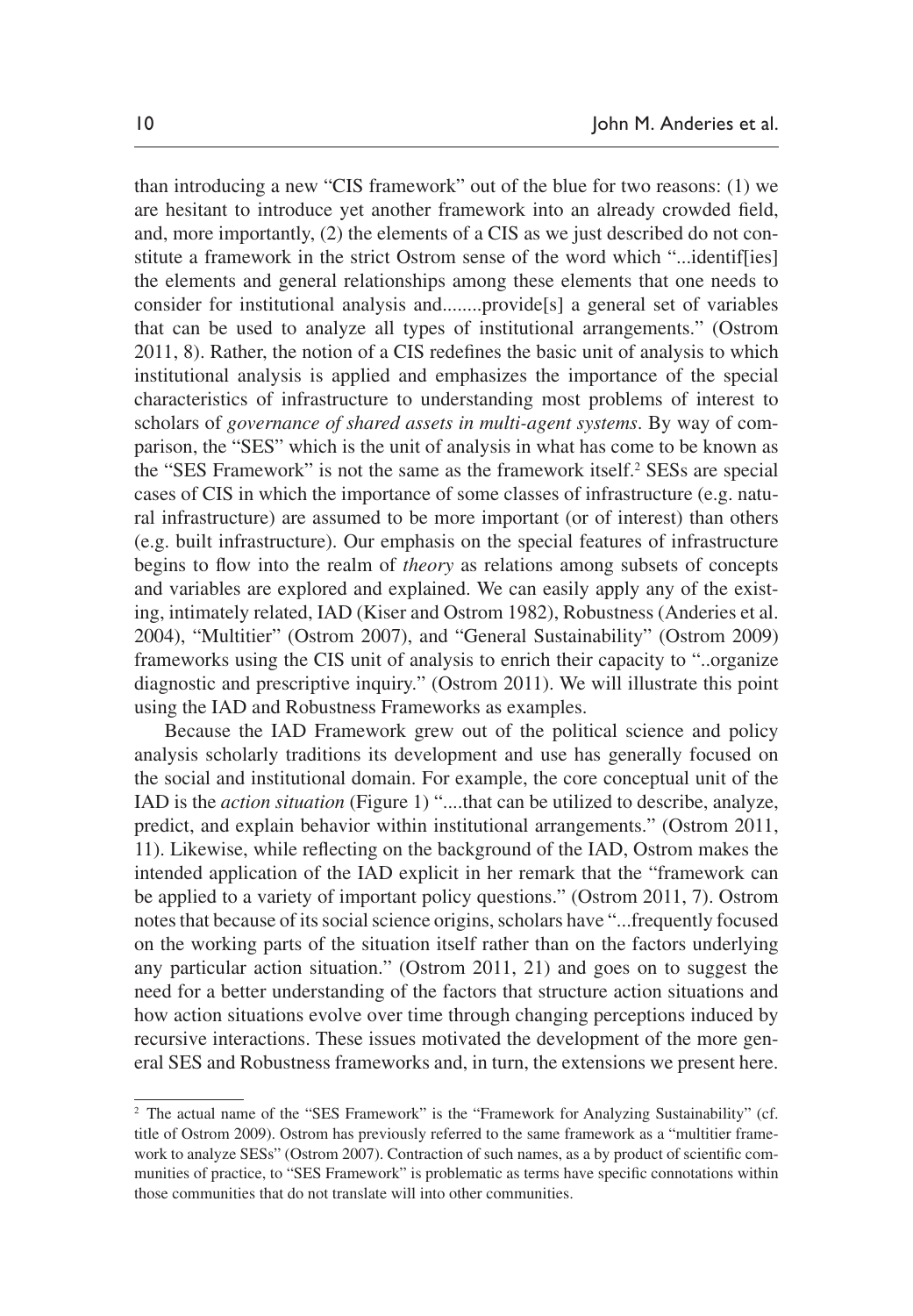The CIS perspective contributes to institutional analysis on two levels. First, at the level of the action situation, the CIS perspective responds to Ostrom's call to better understand factors that structure action situations by re-framing "external variables" as functional infrastructures ([Figure 1A](#page-10-0)) while emphasizing dynamic feedback processes that produce recursive interactions. Second, the CIS perspective can help advance understanding at the system level, zooming out from the action situation by envisioning it as an information processing infrastructure that interacts with other infrastructures to affect system level features such as resilience and robustness [[Figure 1B](#page-10-0) as adapted from [Anderies et](#page-19-4) al. (2004)]. Ostrom's



<span id="page-10-0"></span>*Figure 1: (A) The IAD framework from a CIS perspective. Biophysical Conditions, Attributes of the community and Rules-in-use are conceived of as infrastructures. (B) The "Robustness of CIS Framework" (or "CIS Framework" for short). The italicized text and white ovals and boxes show the original [Anderies et](#page-19-4) al. (2004) Framework. The dashed shapes illustrate how the external variables Biophysical Conditions, Attributes of the community and Rules-in-use of Ostrom's IAD are parsed in the Robustness Framework. The grey boxes labelled with NI, SI, HI, SHMI, HHMI represent how natural, social, human, soft human-made, and hard human-man infrastructures are distributed across the system. The grey circles labelled with AS represent the potential numerous linked action situations. Finally, the grey hexagons labelled with S represent spillovers. See text for further explanation.*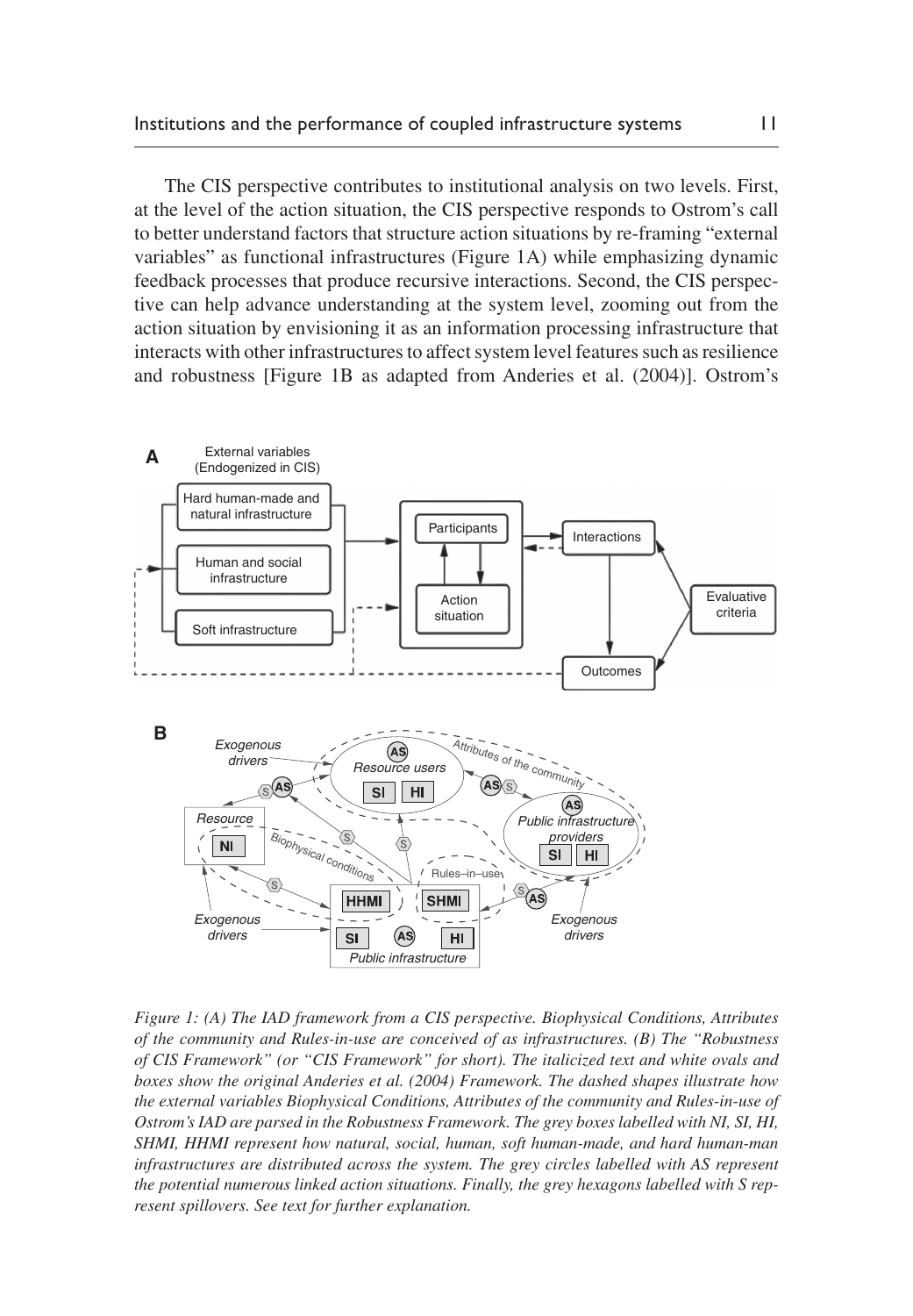Design Principles that are the focus of this special issue are, as we discuss in more detail below, concise descriptions of information processing infrastructure.

More recent instantiations of the IAD framework (e.g. [Ostrom 2005,](#page-20-12) and later) include dynamics and feedbacks when evaluative criteria are applied to outcomes, generating signals that feed back to the action situation itself and to the "external variables" (dashed lines, [Figure 1A\)](#page-10-0). Further, the IAD implicitly recognizes two timescales, one fast in which signals feed back to the action situation itself, and one slow in which signals feed back to the key structuring external variables. Ostrom's call to advance institutional analysis generally focuses on understanding the faster (inner) loop – i.e. how do the dynamics of recursive action situations play out in terms of the capacity for groups to engage in collective action. The CIS perspective focuses more on the slower (outer) loop. At that scale, multiple operational-level action situations related to daily management of natural and hard human made infrastructures (the faster inner loop) interact with collective-choice-level action situations related to public good provision. Together, these linked action situations structure dynamic change in the CIS. At this level of analysis, we are interested in what constellations of infrastructures support *robust* networks of linked action situations and institutional structures and, in turn, *robust* and *resilient* CISs capable of delivering wellbeing in the face of change.

We will now illustrate how adopting the CIS unit of analysis and thinking in terms of infrastructure extends the IAD and Robustness Frameworks by way of some concrete examples. First, we reframe the "external variables" in the IAD as shown in [Figure 1A](#page-10-0). The **biophysical conditions** are constituted by both human-made hard and natural hard infrastructure. **Attributes of the community** include human and social infrastructure (knowledge and social capital) within the community. Finally, **rules-in-use** are soft human-made infrastructure. [Figure 1B](#page-10-0) shows the extension of the Robustness of SES Framework to the Robustness of CIS Framework. The key additions emphasize networks of action situations that influence the interactions between different infrastructures and the importance of positive and negative spillovers that are important in structuring CISs but can be difficult to observe or predict. It is important to point out that [Figure 1A](#page-10-0) and [B](#page-10-0) are intimately related and capture the same phenomenon on different time scales and levels of analysis. On short time scales during which the characteristics of infrastructure remain approximately constant (i.e. can be treated as "external variables"), we can zoom in on any of the action situations in [Figure 1B](#page-10-0) and effectively represent it with the IAD shown in [Figure 1A](#page-10-0). The examples in the next section will help illustrate how this reframing in terms of infrastructure can be used to generate new insights.

#### **3.3. Examples**

We begin with some examples using Ostrom's notion of the internal structure of an action situation that emphasizes 'institutions as rules' shown in [Figure](#page-12-0) 2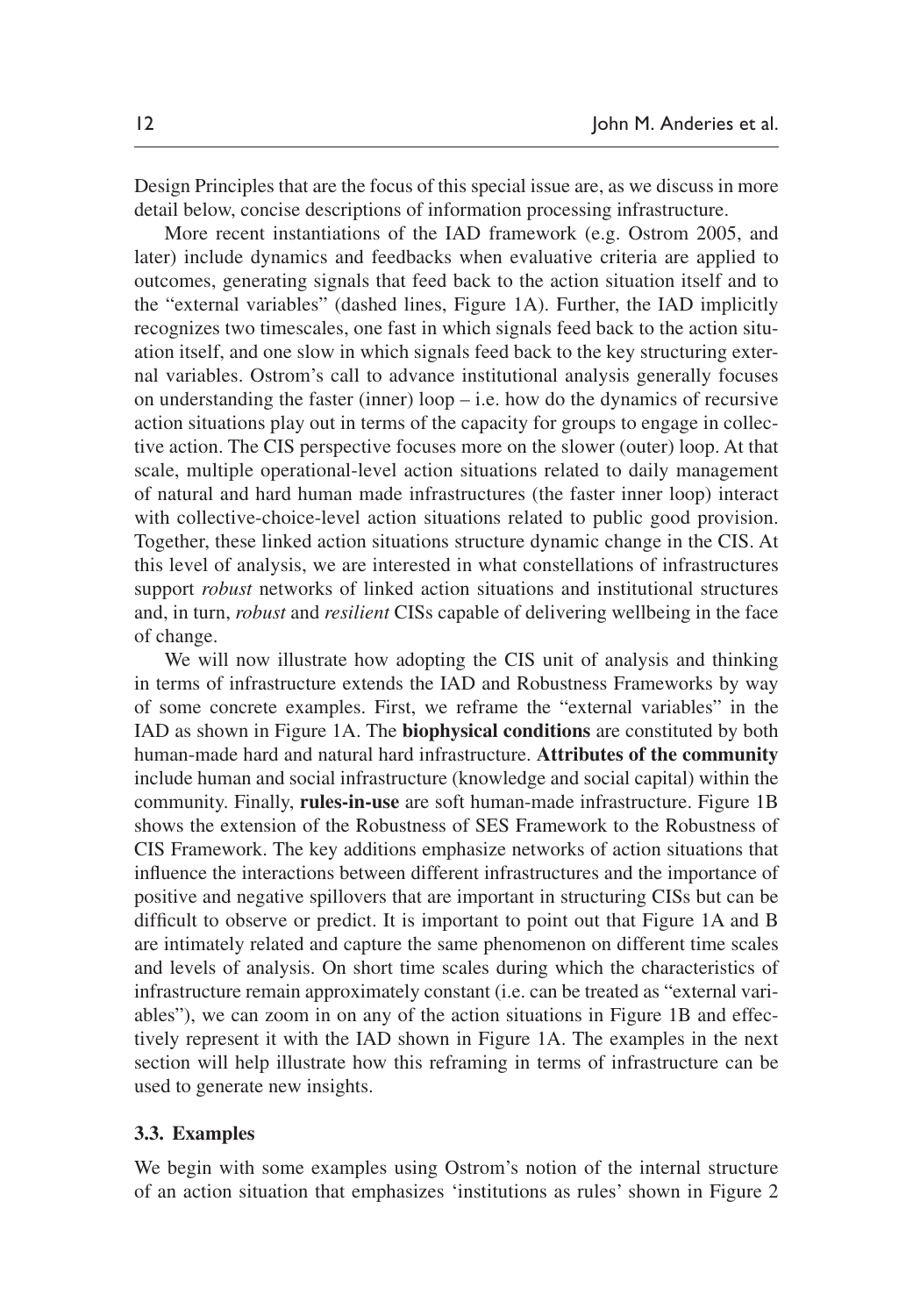

<span id="page-12-0"></span>*Figure 2: Ostrom's schematic for the internal structure of the action situation emphasizing the role of rule clusters in structuring action situations. Adapted from [Ostrom \(2011,](#page-20-9) figure 3).*

(in black). Here, elements from the seven classes of rules mentioned above determine what positions can be assumed by actors in the action situation such as *chair* or *director* (through **position rules**), which actors may assume those postions, e.g. must be a member of the village, (through **boundary rules**), and what actions actors in positions can take (through **choice rules**). Choices are linked to outcomes via how much information actors have (through **information rules**), and how much control individual actors have (through **aggregation rules**). Potential outcomes are limited by **scope rules**. Finally, actors make decisions in action situations by assigning costs and benefits to outcomes which are conditioned by **payoff rules**. Thus, by restricting some actions and enabling others, institutions structure the action situation and move the system of recurring action situations toward desirable outcomes. In this view, institutions are protocols that help *animate* CISs given biophysical constraints.

While this view of *institutions as rules* is powerful, the extended IAD suggests two considerations for an alternative view of institutions and governance that may better characterize some situations:

1. The notion of governance should more strongly emphasize the importance of features other than rule-structured social interactions in producing outcomes. In some cases, outcomes may depend less on social interactions than on other processes and, as a result, the details of social interactions in a particular case may not help us understand "successful governance". Thinking of governance as an infrastructure system highlights the practical aspects of effective conflict resolution, monitoring, and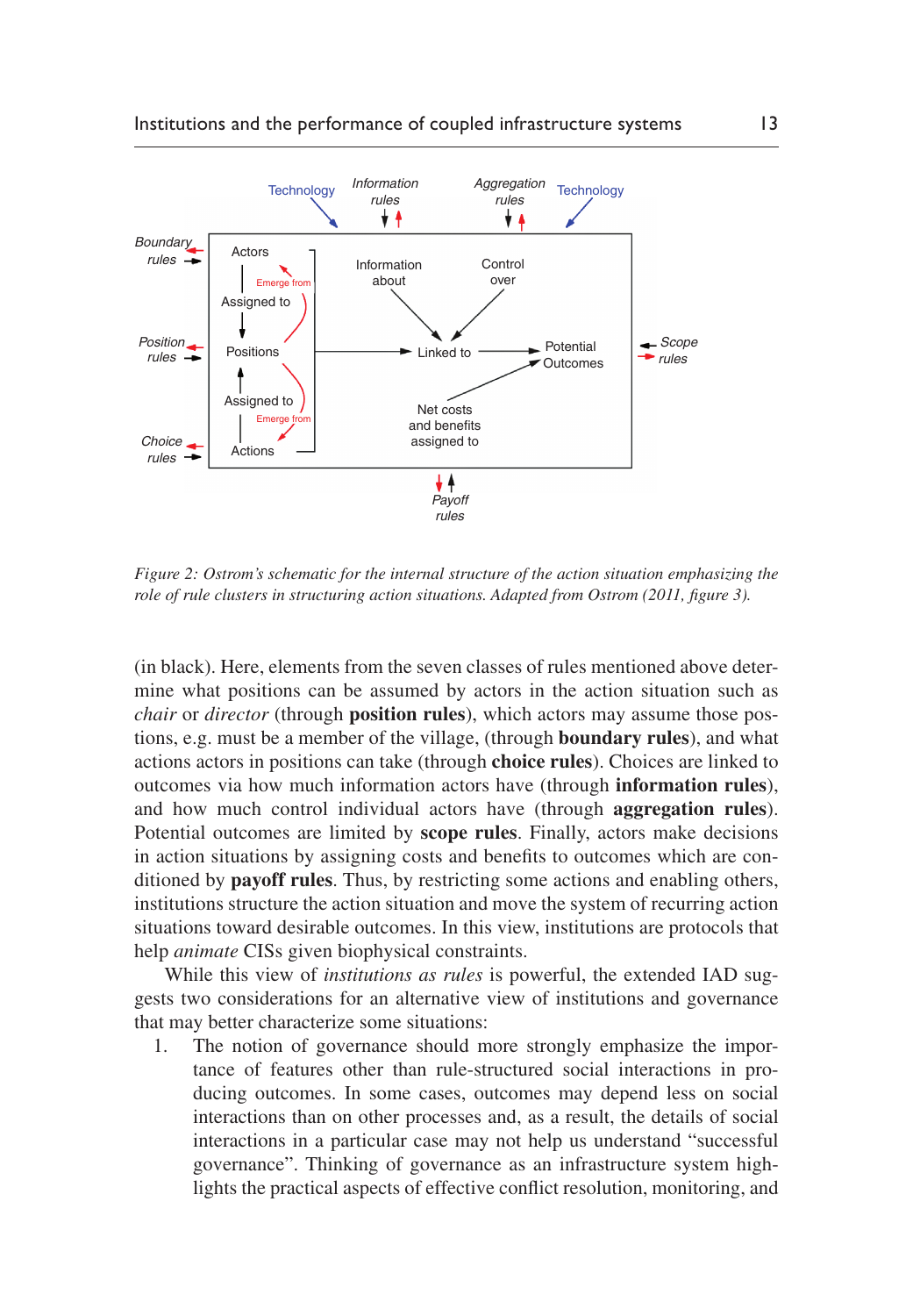sanctioning processes that typically receive less attention in the literature than institutional arrangements (understood as rules and norms), trust, and communication. In some irrigation systems, the natural and hard humanmade infrastructure generate positive spillovers that substitute for institutional functions. Specifically, monitoring functions can be a by-product of the operation of the water distribution systems in irrigation systems in steep terrain. In this way, there is a postive spillover from collective-choice level institutional arrangements for provisioning hard infrastructure that relieve pressure on collective-choice level institutional arrangements for monitoring that acts through operational-level arrangements about water distribution that depend intimately on the functioning of the canal infrastructure and land form (natural infrastructure). This example illustrates the complex interplay and spillover effects among multiple infrastructures as depicted in [Figure 1B.](#page-10-0)

2. It is likely that the dynamic evolution of action situations involves interactions at several time scales that are difficult to identify, giving rise to subtle interactions that are difficult to disentangle. Such a view acknowledges the difficulty, for example, of understanding how formal and informal institutions interact, how institutions interact with perceptions, and how all these interact with technology.

These two points suggest that in some situations we may think of actions as bi-directional and add "emerge from" (shown in red) to "assigned to." within the action situation. In this case, actors are constantly generating new self-images and mental models as they occupy positions in networks of social relations in essence defining new actors and new possible actions. This process occurs on relatively fast timescales on the "inner" loop in [Figure 1A.](#page-10-0) Likewise, arrows between the action situation and rules regarding information, control, outcomes, and costs and benefits are in the opposite direction (again shown in red) are added. In the traditional view of institutions, these red arrows may represent collective choice and constitutional choice arrangements operating on a slower timescale ("outer" loop in [Figure 1\)](#page-10-0) whereby rules are changed in a highly rule-structured way. The CIS alternative view suggests that in some situations institutions are not rules that guide action and animate social interactions but, rather, are simply reflections of common knowledge regarding self-sustaining features of social interactions [\(Aoki 2001](#page-19-5), [2007](#page-19-6)), i.e. a by-product of interactions between human and social infrastructures. Rules are then codified public representations of this common knowledge. [Aoki \(2007\)](#page-19-6) suggests that we might label the black arrow and text version of [Figure 2](#page-12-0) as the "exogenous" and the red version the "endogenous" view of institutions. In the endogenous view, institutions are emergent features of the dynamic interaction between the various classes of infrastructure that constitute the action situation generated by a large number of microsituational variables. This view has implications for how we might think of institutional design and policy analysis.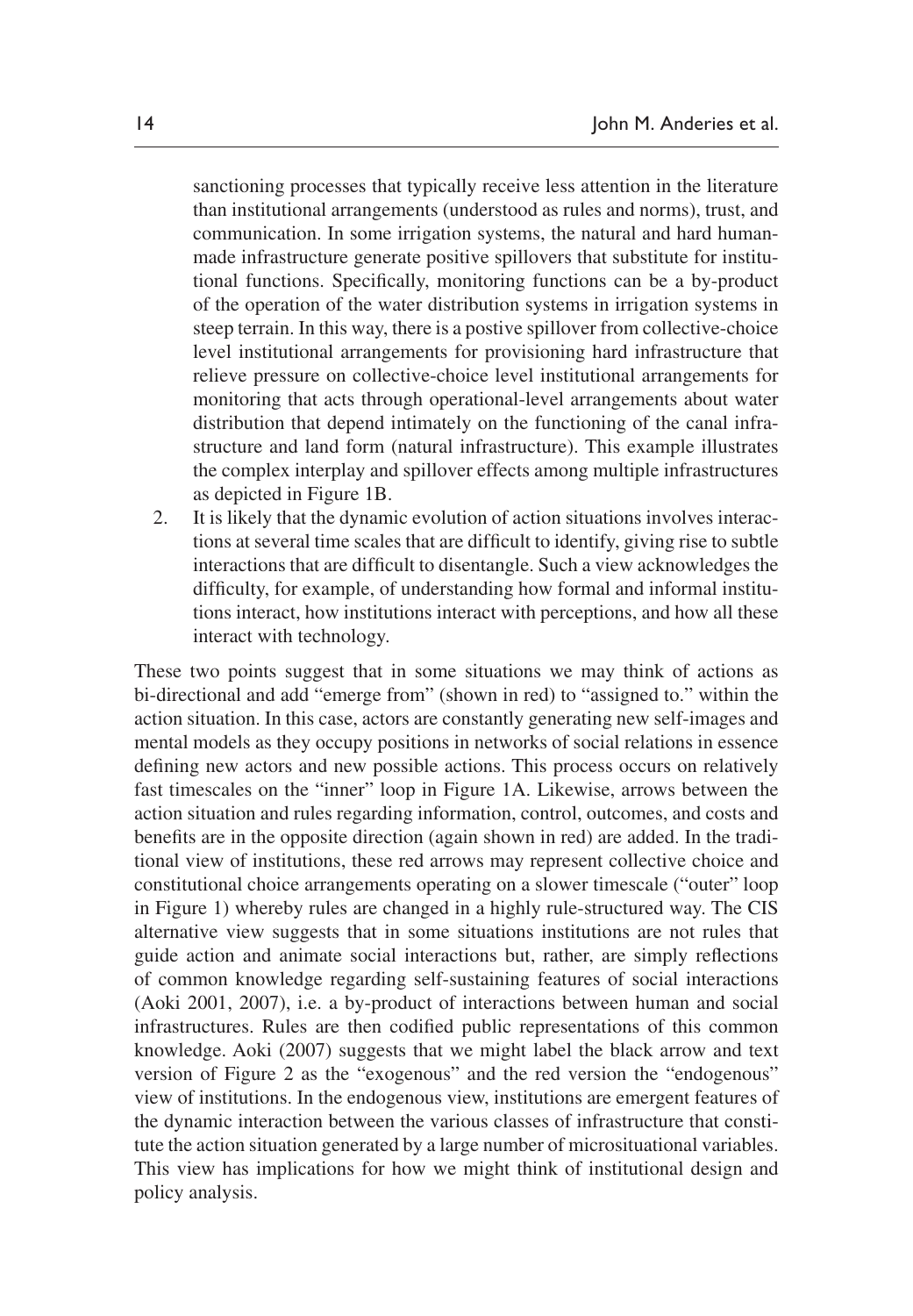Another example from lobster fisheries illustrates the importance of point (1). Lobster traps have buoys that convey information about who is fishing where and the way lobster traps are set and recovered strongly conditions catch. Lobstering technology considerably reduces the costs of monitoring (painted buoys are easy to see) and sanctioning (traps are easy to cut/destroy). The spillovers from lobster fishing technology (hard infrastructure) combined with norms related the use of painted buoys (social/human infrastructure) that allows the fishers to avoid investment in more expensive monitoring and sanctioning arrangements may thus be a more important determinant of effective governance than formal institutional arrangements. A CIS may thus be an accidental beneficiary of the configuration of its infrastructure by which it was able to "solve" a perceived (by an outside observer) social dilemma that actually doesn't exist.

These examples illustrate how the difficult-to-quantify spillover aspect of infrastructure helps clarify subtleties of the functioning of monitoring and sanctioning at the level of the action situation. Our next example of the Prisoner's dilemma as a metaphor for the tragedy of open-access is an illustration of the importance of the configural nature of CISs. Readers of this journal will know the story of the prisoners dilemma in which two prisoners are isolated, not allowed to communicate, and are offered a rather nasty choice to provide certain information. This situation generates payoffs in an abstract game to illustrate one type of social dilemma. This is a perfectly reasonable story. The problem arises when this abstract game is applied to other situations such as overuse of some shared stock such as a pasture, fishery, forest, or atmosphere. The problem is that the infrastructure configuration of the prisoner's dilemma simply does not apply to these other situations. In a very insightful paper, [Cole and Grossman \(2010\)](#page-19-7) explain why the "[h]erder problem is not a prisoner's dilemma" in terms of the fact that the institutional infrastructures in the two situations are very different. In the Prisoners' dilemma story, the relevant institutions stem from criminal law focused on establishing guilt and imposing sanctions. Thus, the payoff rules are designed to *promote* defection. The CIS perspective suggests that we consider the role of other infrastructures as well. In fact, some combination of hard human-made (the prison cell) and human infrastructure (skilled, uncorrupted guards) is required to prevent communication. Since there are typically no such payoff rules to promote defection or infrastructures to prevent communication between herders in herder systems, it makes little sense to apply the prisoners' dilemma logic to such cases. So while the prisoners' dilemma provides some insight into social dilemmas, it arguably provides very little in the way of general principles for designing effective governance for CISs. In this example, the CISs perspective highlights what we might refer to as the "overlooked configuration constraints" problem. More simply put, we must be careful not to ascribe too much importance to the intrinsic decision-making behavior of agents in explaining outcomes that are strongly constrained by context.

We close with an example that zooms out from the action situation to the system level (as in [Figure 1B](#page-10-0)). Payment for ecosystem services (PES) has become a popular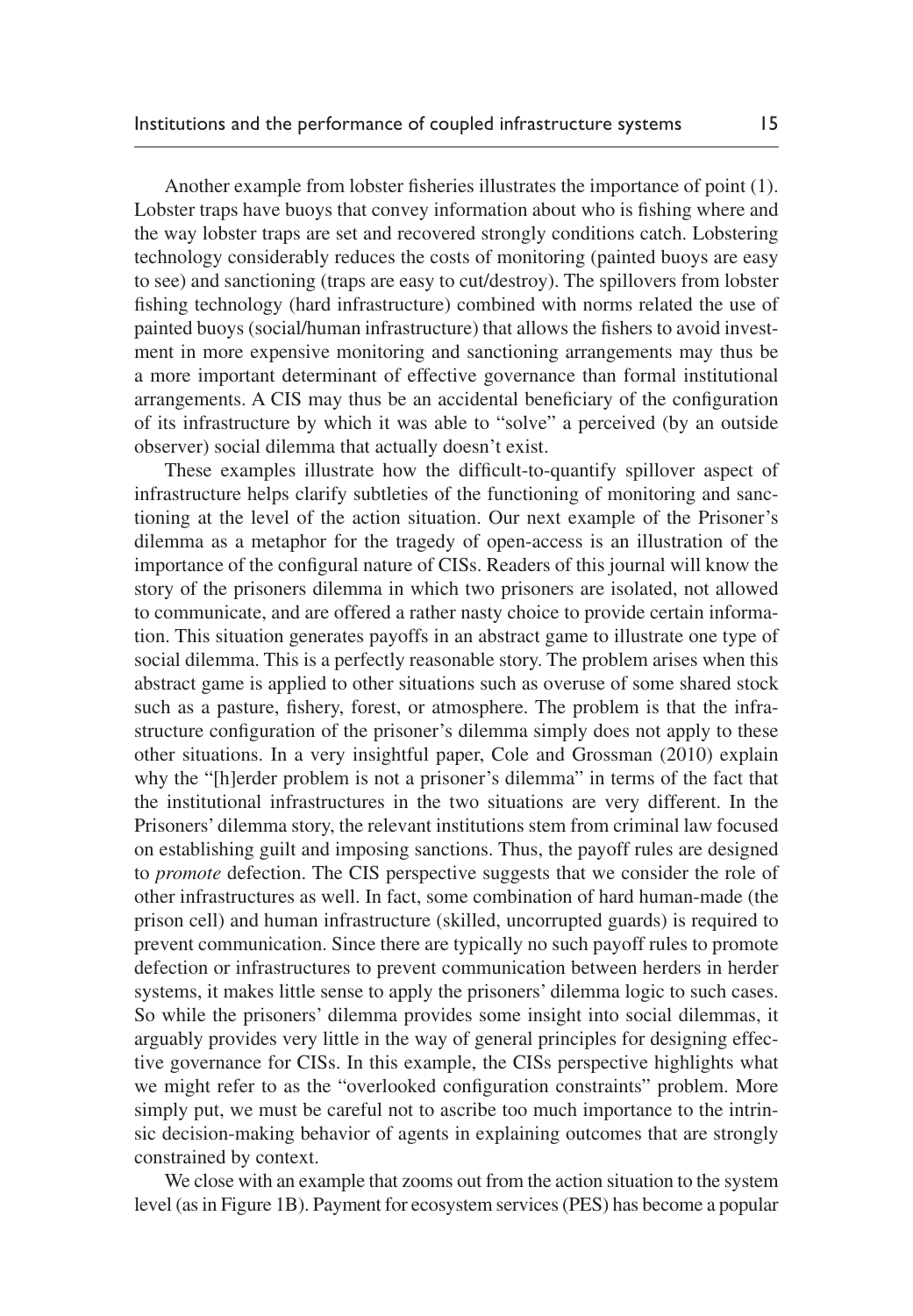approach to manage ecosystems or, in the language of CISs, to invest in natural infrastructure. Issues related to the challenges and opportunities for implementation of PES have received considerable attention in the literature. Specifically, PES is an appeal to develop and implement market-like mechanisms to generate investment in natural infrastructure where no markets exist. However, because ecosystems are infrastructure, and infrastructure is *foundational*, contributing value primarily as an input to many downstream activities that are difficult to characterize and quantify, markets are not appropriate. Research in this area reflects this fact, calling for the need for science to characterize and measure the bundles of services ecosystems provide and link them to value streams ([Farley and Costanza 2010](#page-19-8); [Wong et](#page-21-6) al. [2015](#page-21-6)). This is exactly the supply side focus that [Frischmann \(2005\)](#page-20-10) suggests will ultimately fail to fully account for how natural infrastructure may be used to generate social benefits. Science is not up to the task to discover and assign value to all the potential value steams natural infrastructure may generate.

We conclude our set of examples with another important issue made salient by the CIS perspective that we refer to as the "missing infrastructure" problem. Commodification is a basic and natural precursor to the operation of marketbased logic. The market-based logic of PES thus requires the quantification and commodification of affordances from natural infrastructure. For most products exchanged in markets, commodification infrastructure is relatively simple, e.g. products can be enumerated using a counting system (soft human-made infrastructure). Where counting is impractical or costly as with grains or liquids, scales and standard volume vessels can be used to enumerate them. In the absence of simple commodification infrastructure for affordances from natural infrastructure, highly specialized additional knowledge and scientific capacity (human and human-made infrastructure) are required. Attempting to implement PES in a system without considering this required commodification infrastructure can generate unintended consequences. Typically, one of two things happens: affordances from natural infrastructure are reduced in number and simplified, or experts from governments and NGO's fill the void (assume the role of public infrastructure providers to provide public infrastructure as in [Figure 1B](#page-10-0).) These gatekeepers of the value (and, thus, supply) of infrastructure may not serve the best interests of all potential stakeholders [\(Scales 2015](#page-21-7)) with the result that costs and benefits of PES will be unevenly distributed. The CIS perspective, with its systems view and emphasis on the configural nature of infrastructure immediately leads to the key question regarding PES: how does the cost of providing the necessary commodification infrastructure for PES schemes compare to the investments they generate? This is a quite different question than those being addressed in the PES literature.

We conclude this section with one final general feature of CISs: *inertia*. The fundamental properties (i–iii) of infrastructure impact collective action problems in important ways. The creation of shared infrastructure typically requires investment from a large number of people. Infrastructure requires investment to maintain it's performance at the levels for which it was initially designed. We have to invest resources in the form of time and energy to maintain roads, enforce rules,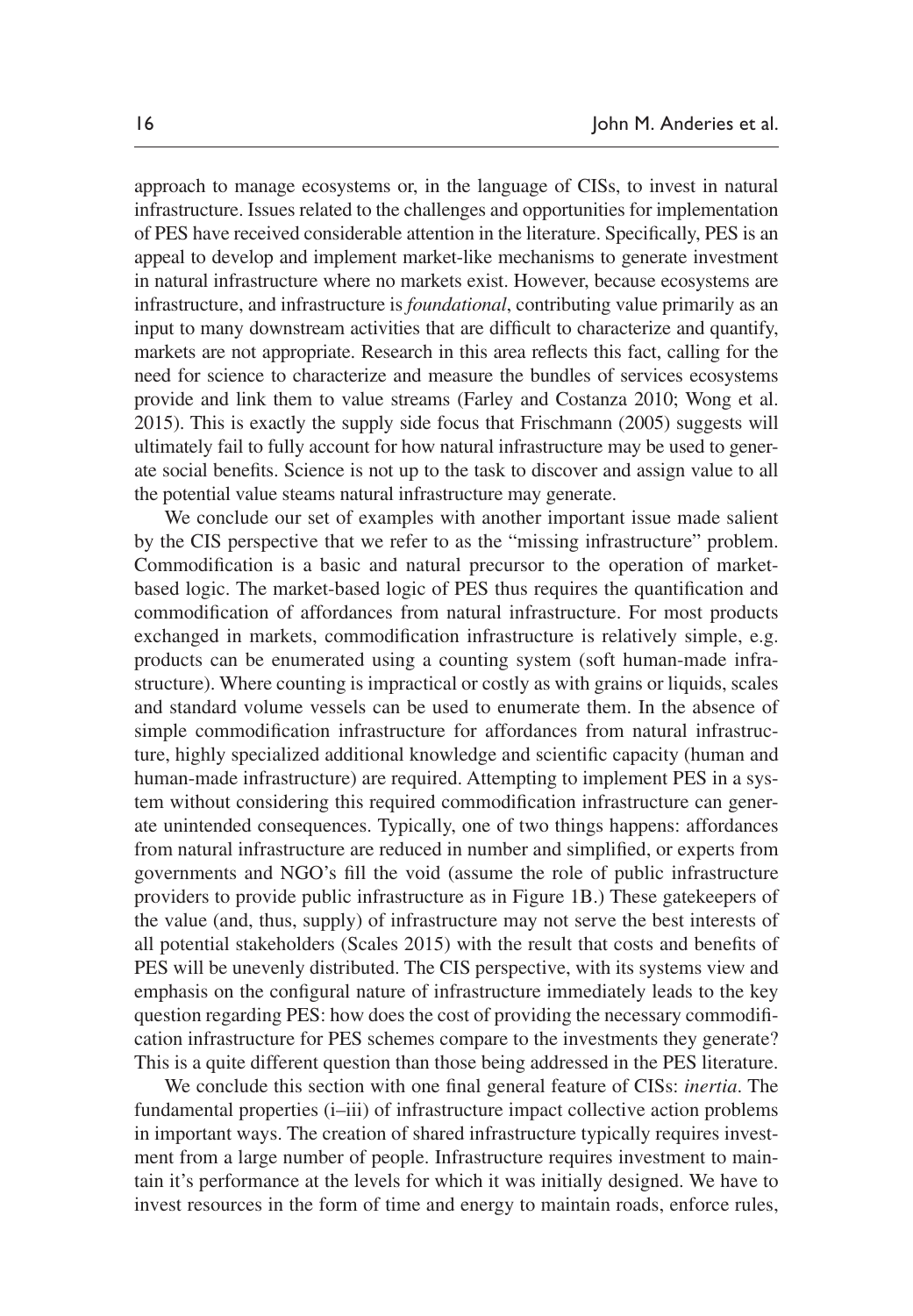sustain wetlands, keep up our knowledge and maintain relationships. Finally, the outcomes generated from the interactions of infrastructures often have distributional effects. How are the benefits allocated and access arranged? Inequality and power differences are important characteristics of coupled infrastructure systems that can impact their performance.

Another important feature of infrastructure is the importance of path dependency. Investments made to create new infrastructure can have lasting effects, both directly and through multiple spill-over effects. Transitioning from a fossil fuel based energy system to one based on distributed renewable resources is hindered by the sunk costs associated with the infrastructure and the values, beliefs, and perceptions that support the existing energy system. Changing human behavior can be hindered by existing habits, entrenched social norms, and social commitments. A common saying is that science progresses with every funeral, referring to the reluctance of the existing scientific establishment to adopt new scientific paradigms.

Looking at systems on a longer time scale enables us to look at the interactions of different types of infrastructure and generate understanding about which configurations of infrastructure enhance resilience or enable transformations. If we look at the rapid change in communication technology since the 1990s, we see that the combination of hard infrastructure (devices, internet, etc), soft infrastructure (world wide web, software applications), and social infrastructure (social networks in person and online) have led to a rapid co-evolution of the information transmission and exchange infrastructure that defines our age.

The analysis of these examples illustrates how the CIS perspective, by heightening our awareness of the configural nature of infrastructure systems, of the many spill-overs inherent to infrastructure, and of the value of conceptualizing institutions as emergent features of interacting infrastructures, causes us to ask a broader set of questions regarding institutional design: What is the missing infrastructure? What are the unobserved spill-overs that may make or break the system? In what ways can inertia impact the performance of institutional design? We argue that careful consideration of these questions will lead to better institutional analysis and design. With that in mind, we conclude with a view of Ostrom's Institutional Design Principles as infrastructure.

#### **3.4. The Design Principles as infrastructure in CISs**

This special feature is motivated by the analysis of how the presence or absence of DPs relates to the potential for succesful governance of shared infrastructure in a particular CIS. As mentioned above, the DPs describe characteristics of the information processing infrastructure that is essential for feedback systems to function. Viewed as part of a CIS,

1. **Clearly defined boundaries** are essential for any form of public infrastructure to monitor the state of natural infrastructure (biophysical boundaries) and transmit it to the relevant decision-makers (social boundaries).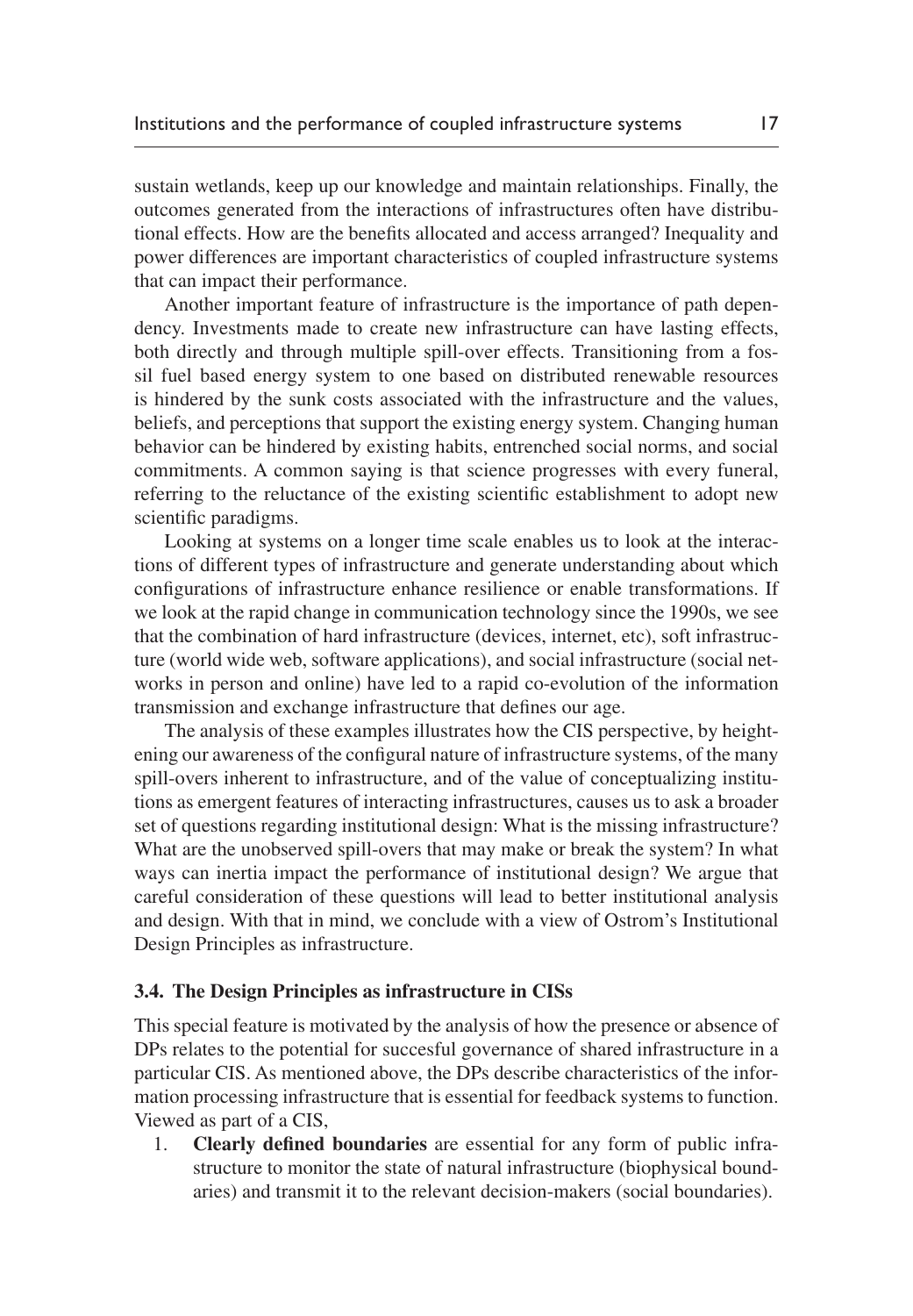- 2. **Congruence between local conditions and institutional arrangements** amplifies positive spillovers and attenuates negative spillovers between different infrastructures that reduce the costs of providing shared infrastructure, coordinating activities, and monitoring system behavior.
- 3. **Collective choice arrangements** provide a mechanism by which information about system outputs (outcomes), processed by multiple agents in a decentralized fashion is translated into coordinated actions that feed back into the system as inputs.
- 4. **Monitoring** of individual behavior is essential to ensure that appropriate feedback actions are actually being implemented.
- 5. **Graduated sanctions** provide a means by which deviations in the behavior of feedback processes can be corrected. Rapid corrections lead to instabilities in feedback systems, thus the importance of *graduated* sanctions.
- 6. **Conflict resolution mechanisms** provide a mechanism for reconciling (1) "measurement error" that takes the form of conflicting interpretations of information, and (2) the consequences of undesired outcomes for (some of) the participants.
- 7. **Recognition of rights to organize** increases the fidelity of information processing and strengthens the linkage between information processing and appropriate feedback actions through empowerment of local appropriators to devise their own rules.
- 8. **Nested enterprises** provide capacity for information processing (decision-making) and action at multiple temporal and spatial scales.

It is well known that regulatory feedbacks operating at multiple scales are essential for mainting complex structures over time ([Csete and Doyle 2002\)](#page-19-9). Viewed as a component of CISs, Ostrom's DPs are guidelines for the design of regulatory feedback network structures capable of maintaining complex social structures involving shared infrastructure. In this light, the results of the empirical work in this special feature suggesting that infrastructure components reflecting almost all the DPs are required for success in many cases is not surprising. The analogy is an electrical circuit with hundreds of components that may not function if just one is removed. A glance through the list of DPs above should convince the reader that most are required for the fully functioning regulatory feedbacks that are essential for "good governance".

## 4. Research challenges and opportunities for CISs

In this paper, we have developed an infrastructure lens through which to view the problem of governance of shared resources. This lens enabled us to extend the original Robustness Framework and link it more directly with the IAD Framework. Through several examples, we have attempted to demonstrate that the resulting "CIS Framework" can be used to examine and explain problems associated with governing shared infrastructure that may have previously been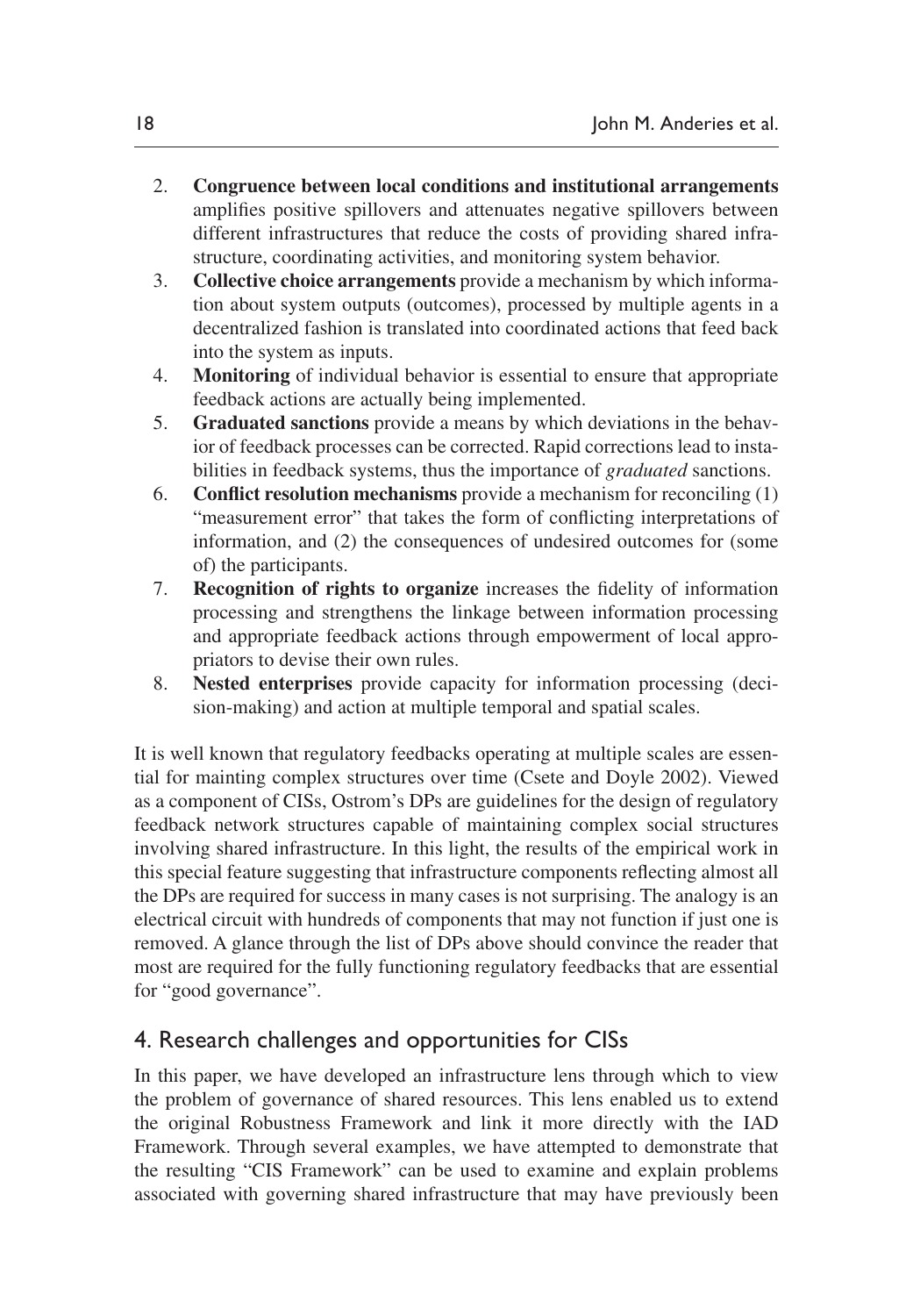overlooked. There is a growing body of work on the importance of infrastructure in the context of governance of SESs that has stimulated articles, special features in journals, conference panels, and, given our collaboration with Ostrom over the years on this topic, numerous direct inquiries to us about how Ostrom's SES framework can be operationalized for the management of infrastructure systems. Our answer is to employ the CIS Framework.

We will close by introducing some research opportunities that emerge from potential applications of the CIS Framework. As discussed in Ratajczyk et al. (2016) a critical challenge in coding case studies is a consistent mutual understanding of the qualitative information available. Although we discuss the results in this special issue from the perspective of CPR systems, we began using the CIS view during the project which provided a helpful consistent terminology for our team. Future versions of the coding protocols will be more in line with the perspective provided by the CIS Framework.

Secondly, a challenge that the CIS Framework helps address is the dynamic, multi-scale characteristics of many resource systems which are difficult to code. An infrastructure perspective may help by providing consistent terminology that can be easily understood and used across multiple disciplines such as economics, engineering, and political science. An example might be to code the rate of decline of the performance of particular classes of infrastructure in a given system; a critical feature of many systems that a focus on rules and social interactions might overlook.

Thirdly, the CIS Framework enables researchers to broaden the scope of case studies to include, for example, challenges in urban systems for which the SES Framework, with its emphasis on ecological systems, is not well suited. In fact, one of the main challenges in the coming years will be to maintain the performance of hard infrastructure such as energy and freshwater production and distribution systems as well as road and rail systems. Hurricanes Katrina and Sandy had major impacts in New Orleans and New York and demonstrated the vulnerability of hard infrastructure to natural shocks. However, this is not just an engineering problem [\(LePatner 2010](#page-20-13); [Karvonen 2011](#page-20-14)). We argue that a broader perspective is needed to study these types of problems, and that looking at the interactions among different types of infrastructure, including difficult-to-measure spillovers, is a step in the right direction. For example, Mexico City is built on a dry lake bed, has flooding problems, but at the same time lacks the capacity for reliable distribution of clean freshwater to most neighborhoods. Many problems associated with different infrastructure systems converge in this case including those affecting an under provision of maintenance of infrastructure, others that result in a low level of waste water treatment capacity within Mexico City, and still others related to collection of garbage which, when not done properly, leaves garbage in the street which can end up clogging the water flow systems.

We hope that our reflection on some of the lessons learned from the research reported in this special issue and the introduction of the notion of CISs will stimulate a discussion in the commons research community about how we can work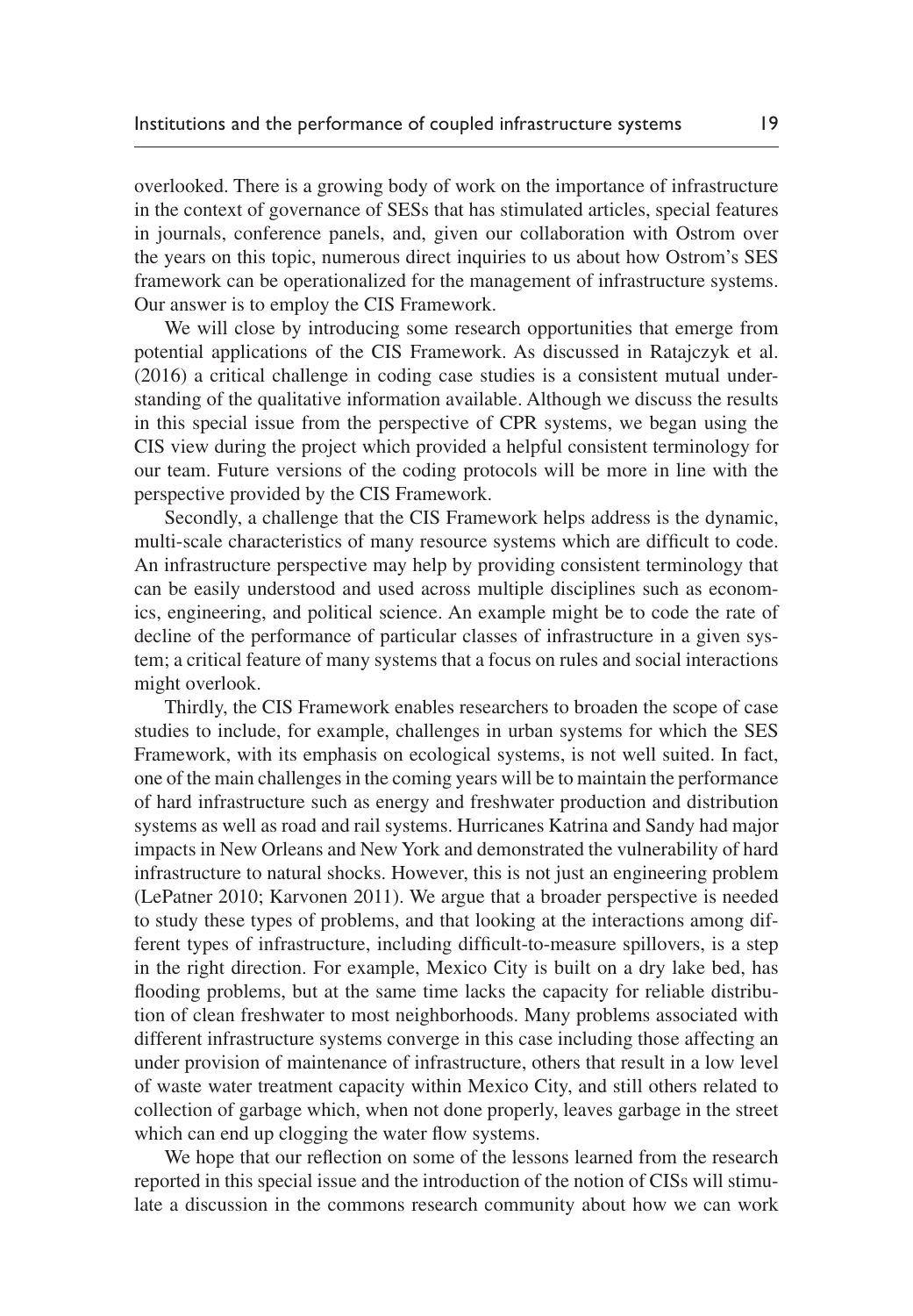together to improve the comparative analysis of case studies of shared resources beyond the scope Ostrom originally addressed. We hope this fosters the development of new theory and new communities of practice.

### Literature cited

- <span id="page-19-0"></span>Acheson, J. M. 2006. Institutional Failure in Resource Management. *Annual Review of Anthropology* 35:117–134. [http://dx.doi.org/10.1146/annurev.](http://dx.doi.org/10.1146/annurev.anthro.35.081705.123238) [anthro.35.081705.123238](http://dx.doi.org/10.1146/annurev.anthro.35.081705.123238).
- <span id="page-19-3"></span>Anderies, J. M. and M. A. Janssen. 2013. Robustness of Social-Ecological Systems: Implications for Public Policy. *Policy Studies Journal* 41(3):513–536. [http://dx.doi.org/10.1111/psj.12027.](http://dx.doi.org/10.1111/psj.12027)
- <span id="page-19-4"></span>Anderies, J. M., M. A. Janssen, and E. Ostrom. 2004. A Framework to Analyze the Robustness of Social-Ecological Systems from an Institutional Perspective. *Ecology and Society* 9(1):18.
- <span id="page-19-5"></span>Aoki, M. 2001. *Toward a Comparative Institutional Analysis*. Cambridge, MA, USA: MIT press.
- <span id="page-19-6"></span>Aoki, M. 2007. Endogenizing Institutions and Institutional Changes. *Journal of Institutional Economics* 3(01):1–31. [http://dx.doi.org/10.1017/](http://dx.doi.org/10.1017/S1744137406000531) [S1744137406000531.](http://dx.doi.org/10.1017/S1744137406000531)
- Baggio, J. A., A. J. Barnett, I. Perez-Ibara, U. Brady, E. Ratajczyk, N. Rollins, C. Rubiños, H. C. Shin, D. J. Yu, R. Aggarwal, J. M. Anderies, and M. A. Janssen. 2016. Explaining Success and Failure in the Commons: The Configural Nature of Ostrom's Institutional Design Principles. *International Journal of the Commons* 10(2), [http://doi.org/10.18352/ijc.634.](http://doi.org/10.18352/ijc.634)
- Barnett, A. J., J. A. Baggio, H. C. Shin, D. J. Yu, I. Perez-Ibarra, C. Rubiños, U. Brady, E. Ratajczyk, N. Rollins, R. Aggarwal, J. M. Anderies, and M. A. Janssen. 2016. An Iterative Approach to Case Study Analysis: Insights from Qualitative Analysis of Quantitative Inconsistencies. *International Journal of the Commons* 10(2), [http://doi.org/10.18352/ijc.632.](http://doi.org/10.18352/ijc.632)
- <span id="page-19-2"></span>Berkes, F. and C. Folke. 1998. Linking Social and Ecological Systems for Resilience and Sustainability. In *Linking Social and Ecological Systems: Management Practices and Social Mechanisms for Building Resilience,* eds. F. Berkes and C. Folke, 1–25. Cambridge, UK: Cambridge Univerisity Press.
- <span id="page-19-1"></span>Clark, C. W. 2006. *The Worldwide Crisis in Fisheries: Economic Models and Human Behavior*. Cambridge, UK: Cambridge University Press.
- <span id="page-19-7"></span>Cole, D. H. and P. Z. Grossman. 2010. Institutions Matter! Why the Herder Problem is not a Prisoner's Dilemma. *Theory and Decision* 69(2):219–231. <http://dx.doi.org/10.2139/ssrn.1114541>.
- <span id="page-19-9"></span>Csete, M. E. and J. C. Doyle. 2002. Reverse Engineering of Biological Complexity. *Science* 295:1664–1669. [http://dx.doi.org/10.1126/science.1069981.](http://dx.doi.org/10.1126/science.1069981)
- <span id="page-19-8"></span>Farley, J. and R. Costanza. 2010. Payments for Ecosystem Services: From Local to Global. *Ecological Economics* 69(11):2060–2068. [http://dx.doi.org/10.1016/j.](http://dx.doi.org/10.1016/j.ecolecon.2010.06.010) [ecolecon.2010.06.010](http://dx.doi.org/10.1016/j.ecolecon.2010.06.010).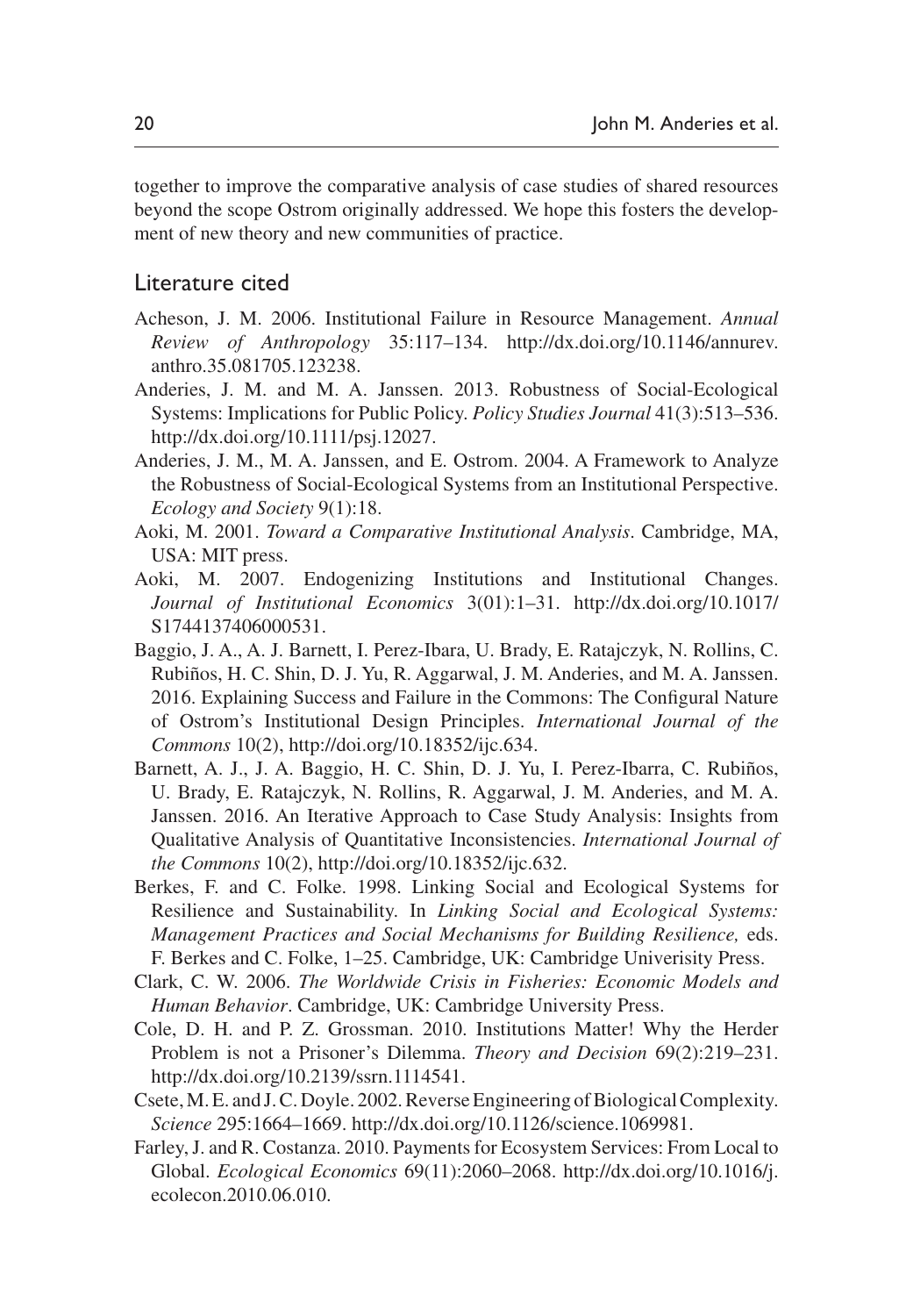- <span id="page-20-10"></span>Frischmann, B. M. 2005. An Economic Theory of Infrastructure and Commons Management. *Minnesota Law Review* 89:917–1030.
- <span id="page-20-11"></span>Frischmann, B. M. 2012. *Infrastructure*. Oxford, UK: Oxford University Press. <http://dx.doi.org/10.1093/acprof:oso/9780199895656.001.0001>.
- <span id="page-20-1"></span>Hardin, G. 1968. The Tragedy of the Commons. *Science* 162(3859):1243–1248.
- <span id="page-20-8"></span>Janssen, M. A. and J. M. Anderies. 2013. A Multi-Method Approach to Study Robustness of Social–Ecological Systems: The Case of Small-Scale Irrigation Systems. *Journal of Institutional Economics* 9(4):427–447. [http://dx.doi.](http://dx.doi.org/10.1017/S1744137413000180) [org/10.1017/S1744137413000180](http://dx.doi.org/10.1017/S1744137413000180).
- <span id="page-20-14"></span>Karvonen, A. 2011. *Politics of Urban Runoff: Nature, Technology, and the Sustainable City*. Cambridge, MA, USA: MIT Press.
- <span id="page-20-4"></span>Kiser, L. L. and E. Ostrom. 1982. The Three Worlds of Action: A Metatheoretical Synthesis of Institutional Approaches. In *Strategies of Political Inquiry*, ed. E. Ostrom, 179–222. Beverly Hills, CA: Sage.
- <span id="page-20-13"></span>LePatner, B. B. 2010. *Too Big to Fall: America's Failing Infrastructure and the Way Forward*. Lebanon, NH, USA: University Press of New England.
- <span id="page-20-7"></span>Morrow, C. E. and R. W. Hull. 1996. Donor-Initiated Common Pool Resource Institutions: The Case of the Yanesha Forestry Cooperative. *World Development* 24(10):1641–1657. [http://dx.doi.org/10.1016/0305-750X\(96\)00064-2.](http://dx.doi.org/10.1016/0305-750X(96)00064-2)
- <span id="page-20-12"></span>Ostrom, E. 2005. *Understanding Institutional Diversity*. Princeton, NJ: Princeton University Press.
- <span id="page-20-2"></span>Ostrom, E. 2007. A Diagnostic Approach for Going Beyond Panaceas. *Proceedings of the National Academy of Sciences* 104(39):15181–15187. [http://dx.doi.](http://dx.doi.org/10.1073/pnas.0702288104) [org/10.1073/pnas.0702288104](http://dx.doi.org/10.1073/pnas.0702288104).
- <span id="page-20-5"></span>Ostrom, E. 2009. A General Framework for Analyzing Sustainability of Social-Ecological Systems. *Science* 325(5939):419–422. [http://dx.doi.org/10.1126/](http://dx.doi.org/10.1126/science.1172133) [science.1172133.](http://dx.doi.org/10.1126/science.1172133)
- <span id="page-20-3"></span>Ostrom, E. 2010. Beyond Markets and States: Polycentric Governance of Complex Economic Systems. *The American Economic Review* 100(3):641–672. [http://](http://dx.doi.org/10.1257/aer.100.3.641) [dx.doi.org/10.1257/aer.100.3.641.](http://dx.doi.org/10.1257/aer.100.3.641)
- <span id="page-20-9"></span>Ostrom, E. 2011. Background on the Institutional Analysis and Development Framework. *The Policy Studies Journal* 39(1):7–27. [http://dx.doi.](http://dx.doi.org/10.1111/j.1541-0072.2010.00394.x) [org/10.1111/j.1541-0072.2010.00394.x.](http://dx.doi.org/10.1111/j.1541-0072.2010.00394.x)
- <span id="page-20-6"></span>Ostrom, E. and P. Benjamin. 1993. Design Principles and the Performance of Farmer Managed Irrigation Systems in Nepal. In *Performance Management in Famer-Managed Irrigation Systems: Proceedings of an International Workshop of the Farmer-Managed Irrigation Systems Network*, held at Mendoza, Argentina, from 12–15 November, 1991, eds. S. Manor and J. Chambouleyron, 53–62. Columbo, Sri Lanka: International Irrigation Managment Institute.
- <span id="page-20-0"></span>Ostrom, E., R. Gardner, and J. Walker. 1994. *Rules, Games, and Common-Pool Resources*. Ann Arbor, MI, USA: University of Michigan Press.
- Ostrom, E., M. A. Janssen, and J. M. Anderies. 2007. Going Beyond Panaceas. *Proceedings of the National Academy of Sciences* 104(39):15176–15178. [http://](http://dx.doi.org/10.1073/pnas.0701886104) [dx.doi.org/10.1073/pnas.0701886104](http://dx.doi.org/10.1073/pnas.0701886104).